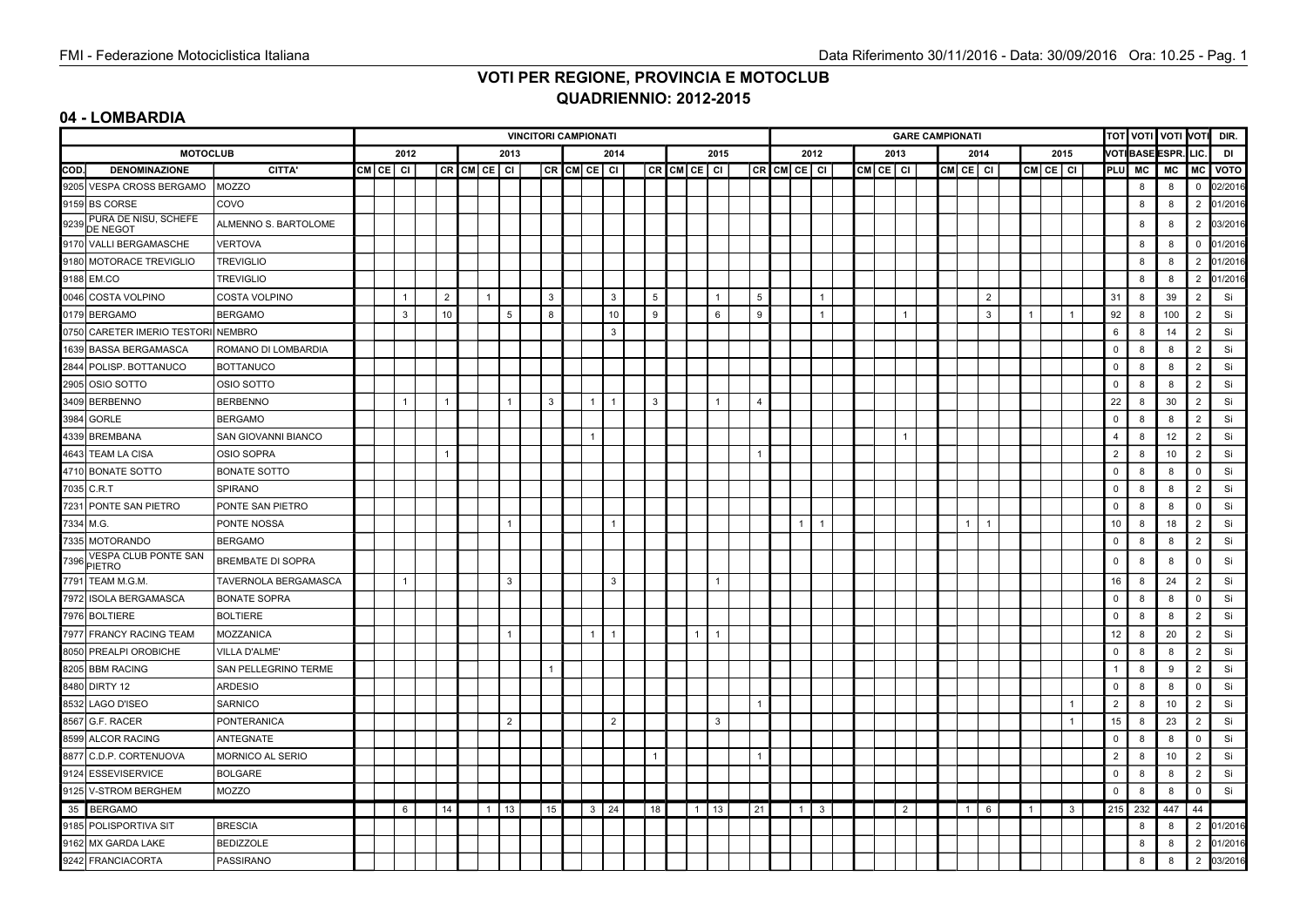|         |                                                |                             |          |                |                |             |   |                |                         | <b>VINCITORI CAMPIONATI</b> |                |                |                     |                |                |             |      |                |            |                | <b>GARE CAMPIONATI</b> |        |                |   |          |    |                | <b>TOT</b> VOTI VOTI VOTI |                 |                | DIR.        |
|---------|------------------------------------------------|-----------------------------|----------|----------------|----------------|-------------|---|----------------|-------------------------|-----------------------------|----------------|----------------|---------------------|----------------|----------------|-------------|------|----------------|------------|----------------|------------------------|--------|----------------|---|----------|----|----------------|---------------------------|-----------------|----------------|-------------|
|         | <b>MOTOCLUB</b>                                |                             |          | 2012           |                |             |   | 2013           |                         |                             | 2014           |                |                     | 2015           |                |             | 2012 |                |            | 2013           |                        |        | 2014           |   | 2015     |    |                | <b>VOTI BASE ESPR.</b>    |                 | LIC.           | DI          |
| COD.    | <b>DENOMINAZIONE</b>                           | CITTA'                      | CM CE CI |                |                | CR CM CE CI |   |                |                         | CR CM CE CI                 |                |                | $CR$ $CM$ $CE$ $Cl$ |                |                | CR CM CE CI |      |                | $CM$ CE CI |                |                        | CMCECI |                |   | CM CE CI |    |                | PLU MC                    | МC              | <b>MC</b>      | <b>VOTO</b> |
| 9230 2% |                                                | <b>BEDIZZOLE</b>            |          |                |                |             |   |                |                         |                             |                |                |                     |                |                |             |      |                |            |                |                        |        |                |   |          |    |                | 8                         | 8               | $\Omega$       | 02/2016     |
| 9225    | <b>SCOOTER RACING ITALY</b>                    | <b>BRIONE</b>               |          |                |                |             |   |                |                         |                             |                |                |                     |                |                |             |      |                |            |                |                        |        |                |   |          |    |                | 8                         | 8               | 2              | 02/2016     |
| 9221    | <b>BRIXIA SPECIAL</b><br>MOTORCYCLE CLUB       | <b>ERBUSCO</b>              |          |                |                |             |   |                |                         |                             |                |                |                     |                |                |             |      |                |            |                |                        |        |                |   |          |    |                | 8                         | 8               | $\mathbf 0$    | 02/2016     |
|         | 0033 GARDONE V.T.                              | <b>GARDONE VAL TROMPIA</b>  |          |                |                |             |   |                |                         |                             |                |                |                     |                |                |             |      |                |            |                |                        |        |                |   |          |    | $\mathsf 0$    | 8                         | 8               | $\overline{2}$ | Si          |
|         | 0130 COLLEBEATO                                | <b>BRESCIA</b>              |          |                |                |             |   |                |                         |                             |                |                |                     |                |                |             |      |                |            |                |                        |        |                |   |          |    | -1             | 8                         | 9               | 2              | Si          |
|         | 0199 U.S. LEON ITALIA 1903                     | <b>BRESCIA</b>              |          |                |                |             |   | $\overline{1}$ |                         |                             |                |                |                     |                |                |             |      |                |            |                |                        |        |                |   |          |    | $\overline{2}$ | 8                         | 10              | 2              | Si          |
| 0247    | PREVALLE                                       | PREVALLE                    |          |                |                |             |   |                |                         |                             |                |                |                     |                |                |             |      |                |            |                |                        |        |                |   |          |    | $\mathsf 0$    | 8                         | 8               | $\Omega$       | Si          |
|         | 0341 DARFO BOARIO TERME                        | DARFO BOARIO TERME          |          |                |                |             |   |                |                         |                             |                |                |                     |                |                |             |      |                |            |                |                        |        |                |   |          |    | $\mathbf 0$    | 8                         | 8               | 2              | Si          |
|         | 0413 SEBINO                                    | MALEGNO                     |          | $\mathbf{3}$   | 5              |             | 2 | $\overline{2}$ | $\overline{\mathbf{4}}$ |                             | $\overline{4}$ | $\overline{2}$ |                     | $\mathbf{3}$   | 2              |             |      | $\overline{2}$ |            | $\overline{1}$ |                        |        |                | 3 |          |    | 58             | 8                         | 66              | $\overline{2}$ | Si          |
|         | 0426 LUMEZZANE                                 | LUMEZZANE                   |          | $\overline{4}$ |                |             |   | $\overline{1}$ |                         |                             | $\overline{2}$ | -1             |                     | $\overline{3}$ |                |             |      | $\mathbf{1}$   |            |                |                        |        |                |   |          |    | 24             | 8                         | 32              | $\overline{2}$ | Si          |
|         | 0862 SALO'                                     | SALO'                       |          |                |                |             |   |                |                         |                             |                |                |                     |                |                |             |      |                |            |                |                        |        |                |   |          |    | $\mathsf 0$    | 8                         | 8               | $\mathbf 0$    | Si          |
|         | 1584 GREEN                                     | COLOGNE                     |          |                | $\overline{1}$ |             |   |                |                         |                             |                | $\overline{1}$ |                     |                | $\overline{1}$ |             |      |                |            |                |                        |        |                |   |          |    | $\mathbf{3}$   | 8                         | 11              | $\mathcal{P}$  | Si          |
| 2101    | 2M                                             | <b>REZZATO</b>              |          |                |                |             |   |                |                         |                             |                |                |                     |                |                |             |      |                |            |                |                        |        |                |   |          |    | $\mathsf 0$    | 8                         | 8               | 2              | Si          |
|         | 2121 G.S. GALAELLO                             | <b>GAZZANE DI PRESEGLIE</b> |          |                |                |             |   |                |                         |                             |                |                |                     |                |                |             |      | 1              |            | $\overline{2}$ |                        |        | $\overline{1}$ |   | 2        | -1 | 10             | 8                         | 18              | $\overline{2}$ | Si          |
| 2253    | <b>VEROLESE</b>                                | VEROLANUOVA                 |          |                |                |             |   |                |                         |                             |                |                |                     |                |                |             |      |                |            |                |                        |        |                |   |          |    | $\mathbf{3}$   | 8                         | 11              | $\overline{2}$ | Si          |
|         | 2362 RS 77                                     | RODENGO SAIANO              |          | $\overline{2}$ |                |             |   |                |                         |                             | 3              |                |                     | $\mathbf{1}$   |                |             |      |                |            |                |                        |        |                |   |          |    | 12             | 8                         | 20              | 2              | Si          |
| 2389    | <b>LE VALLI</b>                                | SERLE                       |          |                |                |             |   | $\overline{1}$ |                         |                             |                |                |                     |                |                |             |      |                |            |                |                        |        |                |   |          |    | $\overline{4}$ | 8                         | 12              | $\mathcal{P}$  | Si          |
|         | 2826 PLAY MOTOR                                | CARPENEDOLO                 |          |                |                |             |   |                |                         |                             |                |                |                     |                |                |             |      |                |            |                |                        |        |                |   |          |    | $\mathbf{0}$   | 8                         | 8               | $\Omega$       | Si          |
| 3319    | <b>CENTAUROCLUB</b><br>/.CARCINA               | VILLA CARCINA               |          |                |                |             |   |                |                         |                             |                |                |                     |                |                |             |      |                |            |                |                        |        |                |   |          |    | $\mathsf 0$    | 8                         | 8               | $\mathbf 0$    | Si          |
| 3602    | HISTORICAL M.C.<br>S.GOTTARDO                  | TRENZANO                    |          |                |                |             |   |                |                         |                             |                |                |                     |                |                |             |      |                |            |                |                        |        |                |   |          |    | $\mathbf 0$    | 8                         | 8               | 0              | Si          |
| 3651    | AMICI DI TRENZANO                              | TRENZANO                    |          |                |                |             |   |                |                         |                             |                |                |                     |                |                |             |      |                |            |                |                        |        |                |   |          |    | $\mathbf 0$    | 8                         | 8               | $\Omega$       | Si          |
|         | 4241 SAN FEDELE                                | PALAZZOLO SULL'OGLIO        |          |                |                |             |   |                |                         |                             |                |                |                     |                |                |             |      |                |            |                |                        |        |                |   |          |    | $\mathbf 0$    | 8                         | 8               | $\mathbf 0$    | Si          |
|         | 4281 QUATTRO VALICHI ALPINI                    | <b>EDOLO</b>                |          |                |                |             |   |                |                         |                             |                |                |                     |                |                |             |      |                |            |                |                        |        |                |   |          |    | $\mathsf 0$    | 8                         | 8               | 0              | Si          |
|         | 4878 PASINI RACING                             | CASTELMELLA                 |          |                |                |             |   | 2              |                         |                             | $\overline{2}$ |                |                     | $\overline{2}$ |                |             |      |                |            |                |                        |        |                |   |          |    | 12             | 8                         | 20              | $\overline{2}$ | Si          |
|         | 7139 RV2006                                    | ROE' VOLCIANO               |          |                |                |             |   |                |                         |                             |                |                |                     |                |                |             |      |                |            |                |                        |        |                |   |          |    | $\mathsf 0$    | 8                         | 8               | $\Omega$       | Si          |
|         | 7140 VILLANUOVA S/C                            | VILLANUOVA SUL CLISI        |          |                |                |             |   |                |                         |                             |                |                |                     |                |                |             |      |                |            |                |                        |        |                |   |          |    | $\mathsf 0$    | 8                         | 8               | $\Omega$       | Si          |
|         | 7341 VESPA CLUB BRESCIA                        | <b>BRESCIA</b>              |          |                |                |             |   |                |                         |                             |                |                |                     |                |                |             |      |                |            |                |                        |        |                |   |          |    | $\mathsf 0$    | 8                         | 8               | 0              | Si          |
|         | 7369 TARTARUGHE VOLANTI                        | MANERBA DEL GARDA           |          |                |                |             |   |                |                         |                             |                |                |                     |                |                |             |      |                |            |                |                        |        |                |   |          |    | $\mathsf 0$    | 8                         | 8               | $\mathcal{P}$  | Si          |
|         | 7395 NAVE                                      | <b>NAVE</b>                 |          |                |                |             |   | $\mathbf{1}$   |                         |                             |                |                |                     |                |                |             |      |                |            |                |                        |        |                |   |          |    | $\overline{2}$ | 8                         | 10 <sub>1</sub> | $\overline{2}$ | Si          |
| 7420    | NON SOLO MOTO ROVATO ROVATO                    |                             |          |                |                |             |   |                |                         |                             |                |                |                     |                |                |             |      |                |            |                |                        |        |                |   |          |    | $\mathsf 0$    | 8                         | 8               | $\Omega$       | Si          |
|         | 7440 TINIRACING                                | <b>BRESCIA</b>              |          |                |                |             |   |                |                         |                             |                |                |                     |                |                |             |      |                |            |                |                        |        |                |   |          |    | $\mathbf{0}$   | 8                         | 8               | 2              | Si          |
|         | 7468 DE VAI                                    | <b>VALLIO TERME</b>         |          |                |                |             |   |                |                         |                             |                |                |                     |                |                |             |      |                |            |                |                        |        |                |   |          |    | $\mathbf{0}$   | 8                         | 8               | 2              | Si          |
|         | 7535 AVIS ADRO                                 | <b>ADRO</b>                 |          |                |                |             |   |                |                         |                             |                |                |                     |                |                |             |      |                |            |                |                        |        |                |   |          |    | $\mathsf 0$    | 8                         | 8               | $\Omega$       | Si          |
| 7601    | <b>SAN BARTOLOMEO</b>                          | CASTENEDOLO                 |          |                |                |             |   |                |                         |                             |                |                |                     |                |                |             |      |                |            |                |                        |        |                |   |          |    | $\mathbf{0}$   | 8                         | 8               | $\Omega$       | Si          |
| 7627    | <b>TEAM QUAD TITY &amp;</b><br><b>AMARENAS</b> | CAPRIOLO                    |          |                |                |             |   |                |                         |                             | $\overline{2}$ |                |                     | $\overline{2}$ |                |             |      |                |            |                |                        |        |                |   |          |    | 10             | 8                         | 18              | 2              | Si          |
|         | 7649 LA MACCHIA D'OLIO                         | CALCINATO                   |          |                |                |             |   |                |                         |                             |                |                |                     |                |                |             |      |                |            |                |                        |        |                |   |          |    | $\mathbf 0$    | 8                         | 8               | $\overline{2}$ | Si          |
|         | 7653 RUDIANO MOTORI                            | <b>RUDIANO</b>              |          |                |                |             |   |                |                         |                             |                |                |                     |                |                |             |      |                |            |                |                        |        |                |   |          |    | $\mathsf 0$    | 8                         | 8               | $\mathbf{0}$   | Si          |
|         | 7813 GIALLO 23 YOUNG                           | <b>BRESCIA</b>              |          |                |                |             |   | $\overline{1}$ |                         | $\mathbf{1}$                |                | $\overline{2}$ |                     |                |                |             |      |                |            |                |                        |        |                |   |          |    | 11             | $\overline{8}$            | 19              | 2              | Si          |
|         | 7822 RT 973 MX SCHOOL                          | <b>MILZANO</b>              |          |                |                |             |   |                |                         |                             |                |                |                     |                |                |             |      |                |            |                |                        |        |                |   |          |    | $\mathbf{1}$   | 8                         | 9               | $\overline{2}$ | Si          |
|         | <b>SCOOTER CLUB</b><br>7861 SUUUTLITER         | CAZZAGO SAN MARTINO         |          |                |                |             |   |                |                         |                             |                |                |                     |                |                |             |      |                |            |                |                        |        |                |   |          |    | $\mathbf{0}$   | 8                         | 8               | $\mathbf 0$    | Si          |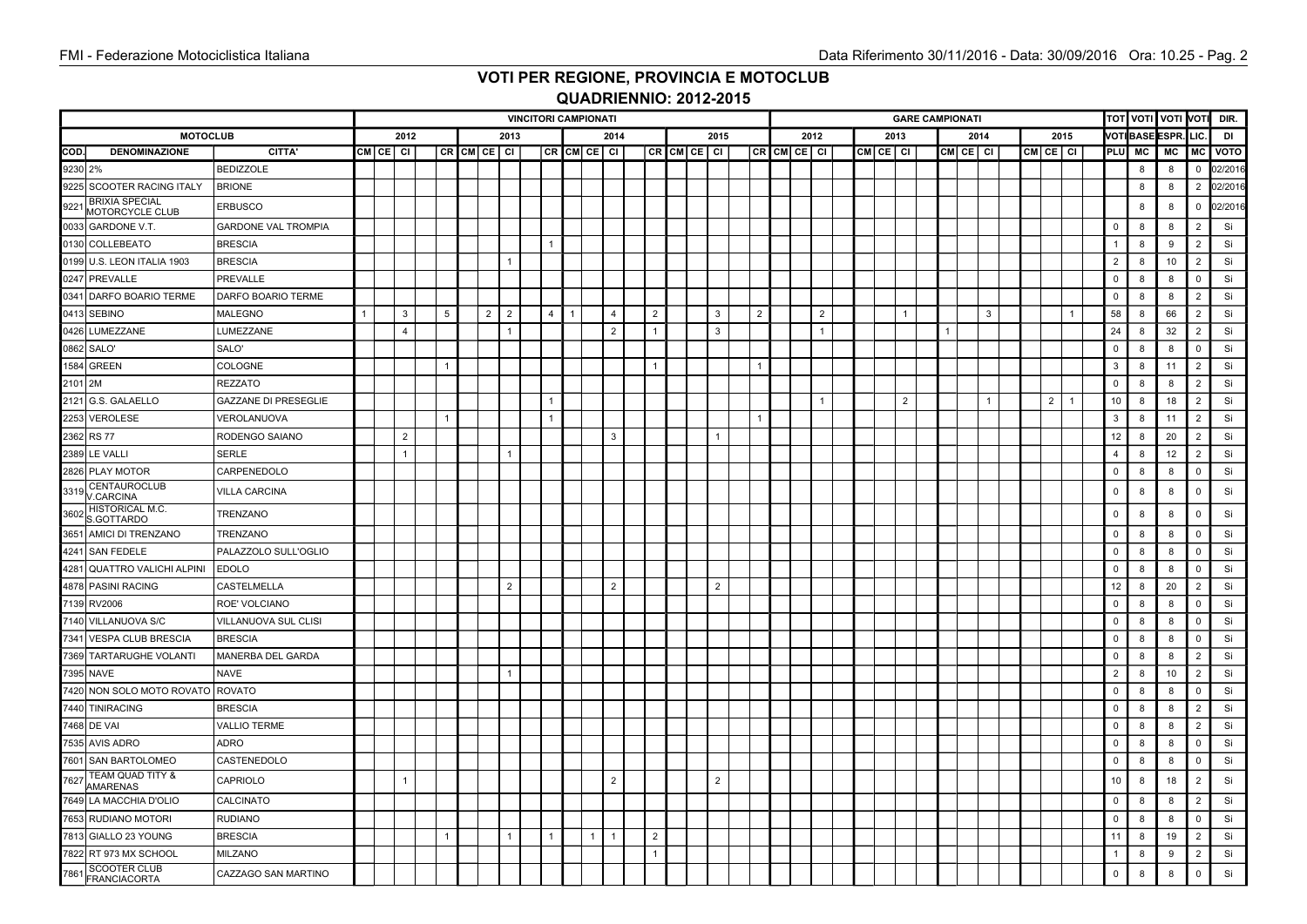|      |                                     |                        |              |                |                |             |              | <b>VINCITORI CAMPIONATI</b> |           |                |                     |                |          |              |                |                |         |      |                |            |                | <b>GARE CAMPIONATI</b> |   |                           |                |  |          |                |              | <b>TOT VOTI VOTI VOTI</b> |     |                | DIR.        |
|------|-------------------------------------|------------------------|--------------|----------------|----------------|-------------|--------------|-----------------------------|-----------|----------------|---------------------|----------------|----------|--------------|----------------|----------------|---------|------|----------------|------------|----------------|------------------------|---|---------------------------|----------------|--|----------|----------------|--------------|---------------------------|-----|----------------|-------------|
|      | <b>MOTOCLUB</b>                     |                        |              | 2012           |                |             | 2013         |                             |           |                | 2014                |                |          |              | 2015           |                |         | 2012 |                |            | 2013           |                        |   |                           | 2014           |  | 2015     |                |              | <b>VOTIBASE ESPR.</b>     |     | LIC.           | DI          |
| COD. | <b>DENOMINAZIONE</b>                | CITTA'                 | CM CE CI     |                |                | CR CM CE CI |              |                             |           |                | $CR$ $CM$ $CE$ $CI$ |                | CRCMCECI |              |                |                | CRCMCEC |      |                | $CM$ CE CI |                |                        |   | $cm$ CE $\overline{c}$ CI |                |  | CM CE CI |                | PLU          | MC                        | MC  | <b>MC</b>      | <b>VOTO</b> |
|      | 8045 DRAGON RACING                  | <b>BRESCIA</b>         |              |                |                |             |              |                             |           |                |                     |                |          |              |                |                |         |      |                |            |                |                        |   |                           |                |  |          |                | $\mathsf 0$  | 8                         | 8   | $\overline{2}$ | Si          |
|      | 8049 GARDONE RIVIERA                | <b>GARDONE RIVIERA</b> |              |                |                |             |              |                             |           |                | $\overline{2}$      |                |          |              | $\overline{2}$ |                |         |      |                |            |                |                        |   |                           |                |  |          |                | 8            | 8                         | 16  | $\overline{2}$ | Si          |
|      | 8059 3 VALLI BRESCIANE              | <b>VILLA CARCINA</b>   |              |                |                |             |              |                             |           |                |                     |                |          |              |                |                |         |      |                |            |                |                        |   |                           |                |  |          |                | $\mathsf 0$  | 8                         | 8   | $\mathbf 0$    | Si          |
|      | 8188 I SANTI                        | PADENGHE SUL GARDA     |              |                |                |             |              |                             |           |                |                     |                |          |              |                |                |         |      |                |            |                |                        |   |                           |                |  |          |                | $\mathsf 0$  | 8                         | 8   | $\mathbf 0$    | Si          |
|      | 8209 DYNAMIC TRIAL                  | CIVIDATE CAMUNO        |              |                |                |             |              | $\overline{2}$              |           |                |                     | $\overline{4}$ |          |              | $\mathbf{1}$   |                |         |      |                |            | $\mathbf{1}$   |                        |   |                           |                |  |          | 2              | 11           | 8                         | 19  | $\overline{2}$ | Si          |
|      | 8215 VALLI DEL CHIESE               | <b>BEDIZZOLE</b>       |              |                |                |             |              |                             |           |                |                     |                |          |              |                |                |         |      |                |            |                |                        |   |                           |                |  |          |                | $\mathsf 0$  | 8                         | 8   | $\overline{2}$ | Si          |
| 8243 | AUTO E MOTO D'EPOCA<br><b>FLERO</b> | <b>FLERO</b>           |              |                |                |             |              |                             |           |                |                     |                |          |              |                |                |         |      |                |            |                |                        |   |                           |                |  |          |                | $\mathsf 0$  | 8                         | 8   | $\mathsf 0$    | Si          |
|      | 8287 WITCH RAIDER                   | <b>BOTTICINO</b>       |              |                |                |             |              |                             |           |                |                     | $\mathbf{1}$   |          |              |                |                |         |      |                |            |                |                        |   |                           |                |  |          |                | $\mathbf{1}$ | 8                         | 9   | 2              | Si          |
|      | 8336 BAGNOLO MELLA                  | <b>BAGNOLO MELLA</b>   |              |                |                |             |              |                             |           |                |                     |                |          |              |                |                |         |      |                |            |                |                        |   |                           |                |  |          |                | $\mathbf 0$  | 8                         | 8   | 0              | Si          |
|      | 8488 SUL CHIESE                     | <b>ACQUAFREDDA</b>     |              |                |                |             |              |                             |           |                |                     |                |          |              |                |                |         |      |                |            |                |                        |   |                           |                |  |          |                | $\mathbf 0$  | 8                         | 8   | $\Omega$       | Si          |
|      | 8546 M.D.R. MOTORSPORT              | COCCAGLIO              |              |                |                |             |              |                             |           |                |                     |                |          |              |                |                |         |      |                |            |                |                        |   |                           |                |  |          |                | $\mathsf 0$  | 8                         | 8   | 2              | Si          |
|      | 8551 VESPA CLUB MANERBIO            | <b>MANERBIO</b>        |              |                |                |             |              |                             |           |                |                     |                |          |              |                |                |         |      |                |            |                |                        |   |                           |                |  |          |                | $\mathsf 0$  | 8                         | 8   | $\mathbf 0$    | Si          |
|      | 8650 V/T TRIAL                      | TAVERNOLE SUL MELLA    |              |                |                |             |              |                             |           |                |                     |                |          |              |                |                |         |      |                |            |                |                        |   |                           |                |  |          |                | $\mathsf 0$  | 8                         | 8   | 2              | Si          |
|      | 8931 TRAERSU'                       | <b>SIRMIONE</b>        |              |                |                |             |              |                             |           |                |                     |                |          |              |                |                |         |      |                |            |                |                        |   |                           |                |  |          |                | $\mathsf 0$  | 8                         | 8   | $\Omega$       | Si          |
|      | 9060 MT-SERIES CLUB ITALIA          | <b>BRESCIA</b>         |              |                |                |             |              |                             |           |                |                     |                |          |              |                |                |         |      |                |            |                |                        |   |                           |                |  |          |                | $\mathsf 0$  | 8                         | 8   | $\overline{2}$ | Si          |
|      | 9143 TEAM FERM-ONE                  | VOBARNO                |              |                |                |             |              |                             |           |                |                     |                |          |              |                |                |         |      |                |            |                |                        |   |                           |                |  |          |                | $\mathsf 0$  | 8                         | 8   | $\mathbf 0$    | Si          |
|      | 59 BRESCIA                          |                        | $\mathbf{1}$ | 11             | 8              | 2           | 9            | 10 <sup>1</sup>             | $\vert$ 1 | $\overline{1}$ | 16                  | 12             |          |              | 14             | $\overline{4}$ |         |      | $\overline{4}$ |            | $\overline{4}$ |                        | 1 |                           | $\overline{4}$ |  | 2        | $\overline{4}$ | 173          | 424                       | 597 | 58             |             |
|      | 9184 VAI PIANO CHE HO PAURA         | CAVALLASCA             |              |                |                |             |              |                             |           |                |                     |                |          |              |                |                |         |      |                |            |                |                        |   |                           |                |  |          |                |              | 8                         | 8   |                | 2 01/2016   |
|      | 9168 NORTH                          | CANTU'                 |              |                |                |             |              |                             |           |                |                     |                |          |              |                |                |         |      |                |            |                |                        |   |                           |                |  |          |                |              | 8                         | 8   | $\Omega$       | 01/2016     |
| 9151 | <b>KRAZY APES</b>                   | CAGNO                  |              |                |                |             |              |                             |           |                |                     |                |          |              |                |                |         |      |                |            |                |                        |   |                           |                |  |          |                |              | 8                         | 8   | $\Omega$       | 12/2015     |
|      | 0028 AROSIO                         | <b>AROSIO</b>          |              |                |                |             |              |                             |           |                |                     |                |          |              |                |                |         |      |                |            |                |                        |   |                           |                |  |          |                | $\mathbf 0$  | 8                         | 8   | 2              | Si          |
|      | 0052 INTIMIANO N. NOSEDA            | CAPIAGO INTIMIANO      |              | $\overline{2}$ | $\overline{2}$ |             | $\mathbf{3}$ | 3                           |           | $\mathbf{1}$   | $\overline{7}$      |                |          |              | $\overline{4}$ |                |         |      |                |            |                |                        |   |                           |                |  |          |                | 42           | 8                         | 50  | $\overline{2}$ | Si          |
|      | 0056 BRONCINO                       | <b>ALBAVILLA</b>       |              |                |                |             |              |                             |           |                |                     |                |          |              |                |                |         |      |                |            |                |                        |   |                           |                |  |          |                | $\mathbf 0$  | 8                         | 8   | 2              | Si          |
|      | 0078 ERBA                           | <b>ERBA</b>            |              |                |                |             |              |                             |           |                |                     |                |          |              |                |                |         |      |                |            |                |                        |   |                           |                |  |          |                | $\mathbf 0$  | 8                         | 8   | $\mathbf 0$    | Si          |
|      | 0086 LOCATE VARESINO                | LOCATE VARESINO        |              |                |                |             |              |                             |           |                |                     |                |          |              |                |                |         |      |                |            |                |                        |   |                           |                |  |          |                | $\mathbf 0$  | 8                         | 8   | $\overline{2}$ | Si          |
|      | 0135 CIVENNA                        | <b>BELLAGIO</b>        |              |                |                |             |              |                             |           |                |                     |                |          |              |                |                |         |      |                |            |                |                        |   |                           |                |  |          |                | $\mathsf 0$  | 8                         | 8   | $\mathbf 0$    | Si          |
|      | 0171 COMO 1903                      | COMO                   |              |                |                |             |              |                             |           |                |                     |                |          |              |                |                |         |      |                |            |                |                        |   |                           |                |  |          |                | $\mathsf 0$  | 8                         | 8   | 2              | Si          |
| 0333 | <b>CERNOBBIO</b>                    | COMO                   |              |                |                |             |              |                             |           |                |                     |                |          |              |                |                |         |      |                |            |                |                        |   |                           |                |  |          |                | $\mathsf 0$  | 8                         | 8   | $\overline{2}$ | Si          |
|      | 0609 MARIANO COMENSE                | <b>MARIANO COMENSE</b> |              |                | $\mathbf{1}$   |             |              |                             |           |                | $\overline{1}$      |                |          | $\mathbf{1}$ | $\mathbf{3}$   |                |         |      |                |            |                |                        |   |                           |                |  |          |                | 13           | 8                         | 21  | 2              | Si          |
|      | 0870 CANZO                          | CANZO                  |              |                |                |             |              |                             |           |                |                     |                |          |              |                |                |         |      |                |            |                |                        |   |                           |                |  |          |                | $\mathbf{3}$ | 8                         | 11  | $\overline{2}$ | Si          |
|      | 1354 TURATE                         | <b>TURATE</b>          |              |                |                |             |              |                             |           |                |                     |                |          |              |                |                |         |      |                |            |                |                        |   |                           |                |  |          |                | $\mathsf 0$  | 8                         | 8   | 2              | Si          |
|      | 1443 CUCCIAGO                       | <b>CUCCIAGO</b>        |              |                |                |             |              |                             |           |                |                     |                |          |              |                |                |         |      |                |            |                |                        |   |                           |                |  |          |                | $\mathsf 0$  | 8                         | 8   | $\Omega$       | Si          |
|      | 1749 PIAZZA S. STEFANO              | <b>CERNOBBIO</b>       |              |                |                |             |              |                             |           |                |                     |                |          |              |                |                |         |      |                |            |                |                        |   |                           |                |  |          |                | $\mathbf 0$  | 8                         | 8   | 2              | Si          |
|      | 2458 GALLIANO                       | CANTU                  |              |                |                |             |              |                             |           |                |                     |                |          |              |                |                |         |      |                |            |                |                        |   |                           |                |  |          |                | $\mathsf 0$  | 8                         | 8   | 2              | Si          |
|      | 3518 CABIATE                        | CABIATE                |              |                |                |             |              |                             |           |                |                     |                |          |              |                |                |         |      |                |            |                |                        |   |                           |                |  |          |                | $\mathsf 0$  | 8                         | 8   | $\Omega$       | Si          |
|      | 4076 FIGINO SERENZA                 | <b>FIGINO SERENZA</b>  |              |                |                |             |              |                             |           |                |                     |                |          |              |                |                |         |      |                |            |                |                        |   |                           |                |  |          |                | $\mathsf 0$  | 8                         | 8   | $\Omega$       | Si          |
|      | 4423 RIO LANZA DUEMILADUE           | OLGIATE COMASCO        |              |                |                |             |              |                             |           |                |                     |                |          |              |                |                |         |      |                |            |                |                        |   |                           |                |  |          |                | -1           | 8                         | 9   | $\mathcal{P}$  | Si          |
|      | 4486 CARUGO                         | CARUGO                 |              |                |                |             |              |                             |           |                |                     |                |          |              |                |                |         |      |                |            |                |                        |   |                           |                |  |          |                | $\mathsf 0$  | 8                         | 8   | $\Omega$       | Si          |
| 4520 | <b>ASSO</b>                         | <b>ASSO</b>            |              |                |                |             |              |                             |           |                |                     |                |          |              |                |                |         |      |                |            |                |                        |   |                           |                |  |          |                | $\mathsf 0$  | 8                         | 8   | $\mathbf 0$    | Si          |
|      | 4823   LEONI - BREGNANO             | <b>BREGNANO</b>        |              |                |                |             |              |                             |           |                |                     |                |          |              |                |                |         |      |                |            |                |                        |   |                           |                |  |          |                | $\mathbf 0$  | 8                         | 8   | $\mathbf 0$    | Si          |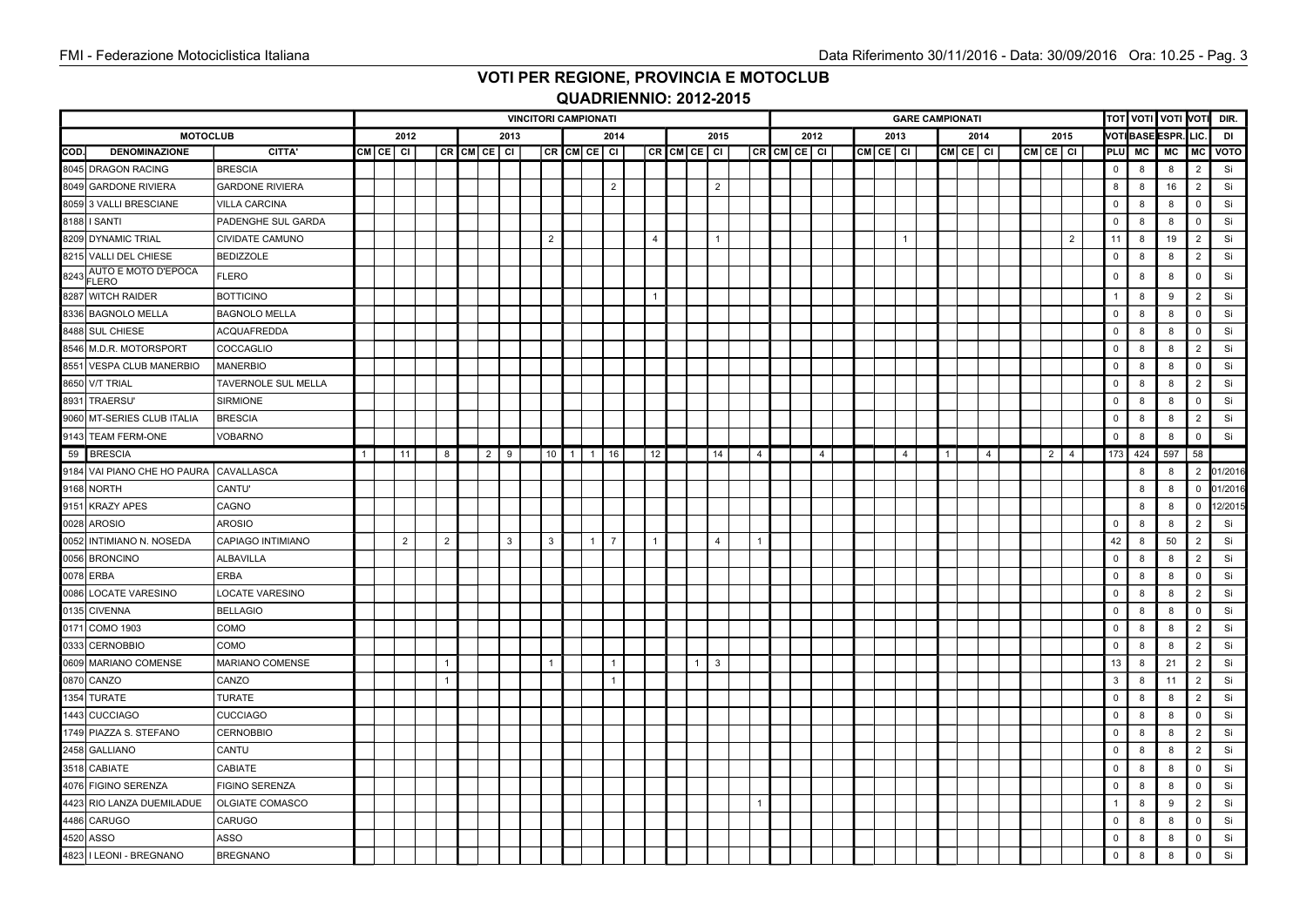|      |                                        |                      |          |                |                 |                |              |                 |              | <b>VINCITORI CAMPIONATI</b> |                |             |            |   |  |                     |                |          |      |                | <b>GARE CAMPIONATI</b> |      |                |          |                |                |     |                        | <b>TOT VOTI VOTI VOTI</b> | DIR.        |
|------|----------------------------------------|----------------------|----------|----------------|-----------------|----------------|--------------|-----------------|--------------|-----------------------------|----------------|-------------|------------|---|--|---------------------|----------------|----------|------|----------------|------------------------|------|----------------|----------|----------------|----------------|-----|------------------------|---------------------------|-------------|
|      | <b>MOTOCLUB</b>                        |                      |          | 2012           |                 |                | 2013         |                 |              | 2014                        |                |             | 2015       |   |  | 2012                |                |          | 2013 |                |                        | 2014 |                |          | 2015           |                |     | <b>VOTI BASE ESPR.</b> | LIC.                      | DI          |
| COD. | <b>DENOMINAZIONE</b>                   | CITTA'               | CM CE CI |                |                 | CRCMCEC        |              |                 |              | $CR$ $CM$ $CE$ $CI$         |                | CR CM CE CI |            |   |  | $CR$ $CM$ $CE$ $Cl$ |                | CM CE CI |      |                | CM CE CI               |      |                | CM CE CI |                | PLU            | МC  | МC                     | і мс                      | <b>VOTO</b> |
|      | 7179 FOX                               | LURAGO D'ERBA        |          |                |                 |                |              |                 |              |                             |                |             |            |   |  |                     |                |          |      |                |                        |      |                |          |                | $\mathsf 0$    | 8   | 8                      | $\overline{2}$            | Si          |
| 7287 | <b>TRE PIEVI</b>                       | STAZZONA             |          |                | $\overline{1}$  |                |              | $\mathbf{1}$    |              |                             |                |             |            |   |  |                     |                |          |      |                |                        |      |                |          |                | 2              | 8   | 10 <sup>1</sup>        | 2                         | Si          |
| 7357 | <b>VESPA CLUB COMO</b>                 | COMO                 |          |                |                 |                |              |                 |              |                             |                |             |            |   |  |                     |                |          |      |                |                        |      |                |          |                | $\mathbf 0$    | 8   | 8                      | $\Omega$                  | Si          |
|      | 7805 SCUDERIA LARIANA SBK              | MONTANO LUCINO       |          |                |                 |                |              |                 |              |                             |                |             |            |   |  |                     |                |          |      |                |                        |      |                |          |                | $\mathbf{0}$   | 8   | 8                      | $\mathcal{P}$             | Si          |
|      | 8327 AKIRA 1998                        | COMO                 |          |                |                 |                |              |                 |              |                             |                |             |            |   |  |                     |                |          |      |                |                        |      |                |          |                | $\mathbf{0}$   | 8   | 8                      | $\mathbf 0$               | Si          |
|      | 8618 PRORACECLUB                       | CARBONATE            |          |                |                 |                |              |                 |              |                             |                |             |            |   |  |                     |                |          |      |                |                        |      |                |          |                | $\mathsf 0$    | 8   | 8                      | 2                         | Si          |
|      | 8814 LE AQUILE DEL LURA                | LURATE CACCIVIO      |          |                |                 |                |              |                 |              |                             |                |             |            |   |  |                     |                |          |      |                |                        |      |                |          |                | $\mathsf 0$    | 8   | 8                      | 2                         | Si          |
|      | 8832 FLYING RIDERS COMO                | COMO                 |          |                |                 |                |              |                 |              |                             |                |             |            |   |  |                     |                |          |      |                |                        |      |                |          |                | $\mathsf 0$    | 8   | 8                      | $\overline{2}$            | Si          |
|      | 8891 PIRATI-COMO                       | SENNA COMASCO        |          |                |                 |                |              |                 |              |                             |                |             |            |   |  |                     |                |          |      |                |                        |      |                |          |                | $\mathsf 0$    | 8   | 8                      | $\mathbf{0}$              | Si          |
| 8989 | <b>VESPA CLUB OLGIATE</b><br>COMASCO   | OLGIATE COMASCO      |          |                |                 |                |              |                 |              |                             |                |             |            |   |  |                     |                |          |      |                |                        |      |                |          |                | $\mathsf 0$    | 8   | 8                      | $\mathbf 0$               | Si          |
|      | 33 COMO                                |                      |          | $\overline{2}$ | $5\overline{5}$ |                | $\mathbf{3}$ | 5               | $\mathbf{1}$ | 9                           | $\overline{1}$ |             | $1 \mid 7$ | 2 |  |                     |                |          |      |                |                        |      |                |          |                | 61             | 240 | 301                    | 36                        |             |
|      | 9171 GAMMA                             | <b>CROTTA D'ADDA</b> |          |                |                 |                |              |                 |              |                             |                |             |            |   |  |                     |                |          |      |                |                        |      |                |          |                |                | 8   | 8                      | $\overline{2}$            | 01/2016     |
| 0036 | <b>CREMA</b>                           | CREMA                |          |                |                 |                |              |                 |              |                             |                |             |            |   |  |                     |                |          |      |                |                        |      |                |          |                | $\mathbf 0$    | 8   | 8                      | $\overline{2}$            | Si          |
|      | 0065 CREMONA                           | CREMONA              |          |                |                 | $\mathbf{1}$   |              |                 |              |                             | $\overline{1}$ |             |            |   |  |                     |                |          |      |                |                        |      | $\overline{2}$ |          | 2              | 8              | 8   | 16                     | 2                         | Si          |
|      | 0166 A. BERGAMONTI                     | <b>GUSSOLA</b>       |          |                |                 |                |              |                 |              |                             |                |             |            |   |  |                     |                |          |      |                |                        |      |                |          |                | $\mathsf 0$    | 8   | 8                      | $\overline{2}$            | Si          |
|      | 0223 ASS. CENTAURI CREMA               | CREMA                |          |                |                 |                |              |                 |              |                             |                |             |            |   |  |                     |                |          |      |                |                        |      |                |          |                | 0              | 8   | 8                      | 0                         | Si          |
|      | 2125 PANDINO                           | <b>PANDINO</b>       |          |                |                 |                |              |                 |              |                             |                |             |            |   |  |                     |                |          |      |                |                        |      |                |          |                | $\mathsf 0$    | 8   | 8                      | 2                         | Si          |
|      | 3292 A.M.C. 93                         | CREMA                |          |                | $\overline{4}$  |                |              | 5               |              |                             | $\overline{2}$ |             |            |   |  |                     |                |          |      |                |                        |      |                |          |                | 11             | 8   | 19                     | 2                         | Si          |
|      | 3315 CHIEVE                            | <b>CHIEVE</b>        |          |                | $\overline{1}$  |                |              |                 |              |                             |                |             |            |   |  |                     |                |          |      |                |                        |      |                |          |                | $\overline{1}$ | 8   | 9                      | $\overline{2}$            | Si          |
| 3604 | <b>NINO PREVI</b>                      | <b>SORESINA</b>      |          |                |                 |                |              |                 |              |                             |                |             |            |   |  |                     |                |          |      |                |                        |      |                |          |                | $\mathsf 0$    | 8   | 8                      | $\mathbf 0$               | Si          |
| 3732 | <b>TORRAZZO</b>                        | CREMONA              |          |                |                 |                |              |                 |              |                             |                |             |            |   |  |                     |                |          |      |                |                        |      |                |          |                | $\mathbf{0}$   | 8   | 8                      | 2                         | Si          |
| 7993 | <b>ZETA CROSS</b>                      | MOSCAZZANO           |          |                |                 |                |              |                 |              |                             |                |             |            |   |  |                     |                |          |      |                |                        |      |                |          |                | $\mathsf 0$    | 8   | 8                      | $\Omega$                  | Si          |
| 8133 | <b>TEAM CUBO</b>                       | PALAZZO PIGNANO      |          |                |                 |                |              |                 |              |                             |                |             |            |   |  |                     |                |          |      |                |                        |      |                |          |                | $\mathbf{0}$   | 8   | 8                      | $\overline{2}$            | Si          |
| 8942 | VESPA CLUB CREMA<br>CASTELLEONE        | CASTELLEONE          |          |                |                 |                |              |                 |              |                             |                |             |            |   |  |                     |                |          |      |                |                        |      |                |          |                | $\mathsf 0$    | 8   | 8                      | $\mathbf 0$               | Si          |
| 9092 | <b>TEAM GIOBIKE</b>                    | <b>TORNATA</b>       |          |                |                 |                |              |                 |              |                             |                |             |            |   |  |                     |                |          |      |                |                        |      |                |          |                | $\mathsf 0$    | 8   | 8                      | $\mathbf 0$               | Si          |
|      | 14 CREMONA                             |                      |          |                | $5\overline{5}$ | $\overline{1}$ |              | $5\overline{5}$ |              |                             | 3              |             |            |   |  |                     |                |          |      |                |                        |      | 2              |          | $\overline{2}$ | 20             | 104 | 124                    | 16                        |             |
| 9251 | COLLI STORICI DEL GARDA SOLFERINO      |                      |          |                |                 |                |              |                 |              |                             |                |             |            |   |  |                     |                |          |      |                |                        |      |                |          |                |                | 8   | 8                      | $\mathbf 0$               | 03/2016     |
|      | 0454 MANTOVANO T. NUVOLARI             | <b>MANTOVA</b>       |          |                |                 |                |              |                 |              |                             |                |             |            |   |  |                     | $\overline{2}$ |          |      | $\overline{2}$ |                        |      | $\mathbf{1}$   |          |                | $\overline{7}$ | 8   | 15                     | 2                         | Si          |
|      | 1103 VIADANA                           | VIADANA              |          |                |                 |                |              |                 |              |                             |                |             |            |   |  |                     |                |          |      |                |                        |      |                |          |                | 2              | 8   | 10                     | $\overline{2}$            | Si          |
|      | 1242 MINCIO                            | <b>GOITO</b>         |          |                |                 |                |              |                 |              |                             |                |             |            |   |  |                     |                |          |      |                |                        |      |                |          |                | $\mathsf 0$    | 8   | 8                      | $\overline{2}$            | Si          |
|      | 2073 CITTA' DI MANTOVA                 | <b>MANTOVA</b>       |          |                |                 |                |              |                 |              |                             |                |             |            |   |  |                     |                |          |      |                |                        |      |                |          |                | $\mathsf 0$    | 8   | 8                      | $\mathbf 0$               | Si          |
|      | 4513 LE MURA                           | RIVAROLO MANTOVANO   |          |                |                 |                |              |                 |              |                             |                |             |            |   |  |                     |                |          |      |                |                        |      |                |          |                | $\mathbf 0$    | 8   | 8                      | $\mathbf 0$               | Si          |
|      | 4937 AMICI IN MOTO - SUZZARA           | <b>SUZZARA</b>       |          |                |                 |                |              |                 |              |                             |                |             |            |   |  |                     |                |          |      |                |                        |      |                |          |                | $\mathsf 0$    | 8   | 8                      | $\overline{2}$            | Si          |
|      | 7573 NEW BIKER                         | <b>MEDOLE</b>        |          |                |                 |                |              |                 |              |                             |                |             |            |   |  |                     |                |          |      |                |                        |      |                |          |                | $\mathbf 0$    | 8   | 8                      | $\mathbf 0$               | Si          |
| 8866 | <b>VESPA CLUB PIUBEGA</b>              | <b>PIUBEGA</b>       |          |                |                 |                |              |                 |              |                             |                |             |            |   |  |                     |                |          |      |                |                        |      |                |          |                | $\mathsf 0$    | 8   | 8                      | 0                         | Si          |
|      | 8876 MY GUAI                           | POGGIO RUSCO         |          |                |                 |                |              |                 |              |                             |                |             |            |   |  |                     |                |          |      |                |                        |      |                |          |                | $\mathsf 0$    | 8   | 8                      | $\Omega$                  | Si          |
| 8987 | <b>TOURACE</b>                         | <b>MOGLIA</b>        |          |                |                 |                |              |                 |              |                             |                |             |            |   |  |                     |                |          |      |                |                        |      |                |          |                | $\mathsf 0$    | 8   | 8                      | 0                         | Si          |
|      | 11 MANTOVA                             |                      |          |                |                 |                |              |                 |              |                             |                |             |            |   |  |                     | 2              |          |      | 2              |                        |      |                |          |                | 9              | 80  | 89                     | 8                         |             |
| 9149 | <b>VESPA CLUB RHO</b><br>SQUADRA CORSE | RHO                  |          |                |                 |                |              |                 |              |                             |                |             |            |   |  |                     |                |          |      |                |                        |      |                |          |                |                | 8   | 8                      | $\mathbf 0$               | 12/2015     |
|      | 9209 SESTA MARCIA                      | <b>MILANO</b>        |          |                |                 |                |              |                 |              |                             |                |             |            |   |  |                     |                |          |      |                |                        |      |                |          |                |                | 8   | 8                      |                           | 2 02/2016   |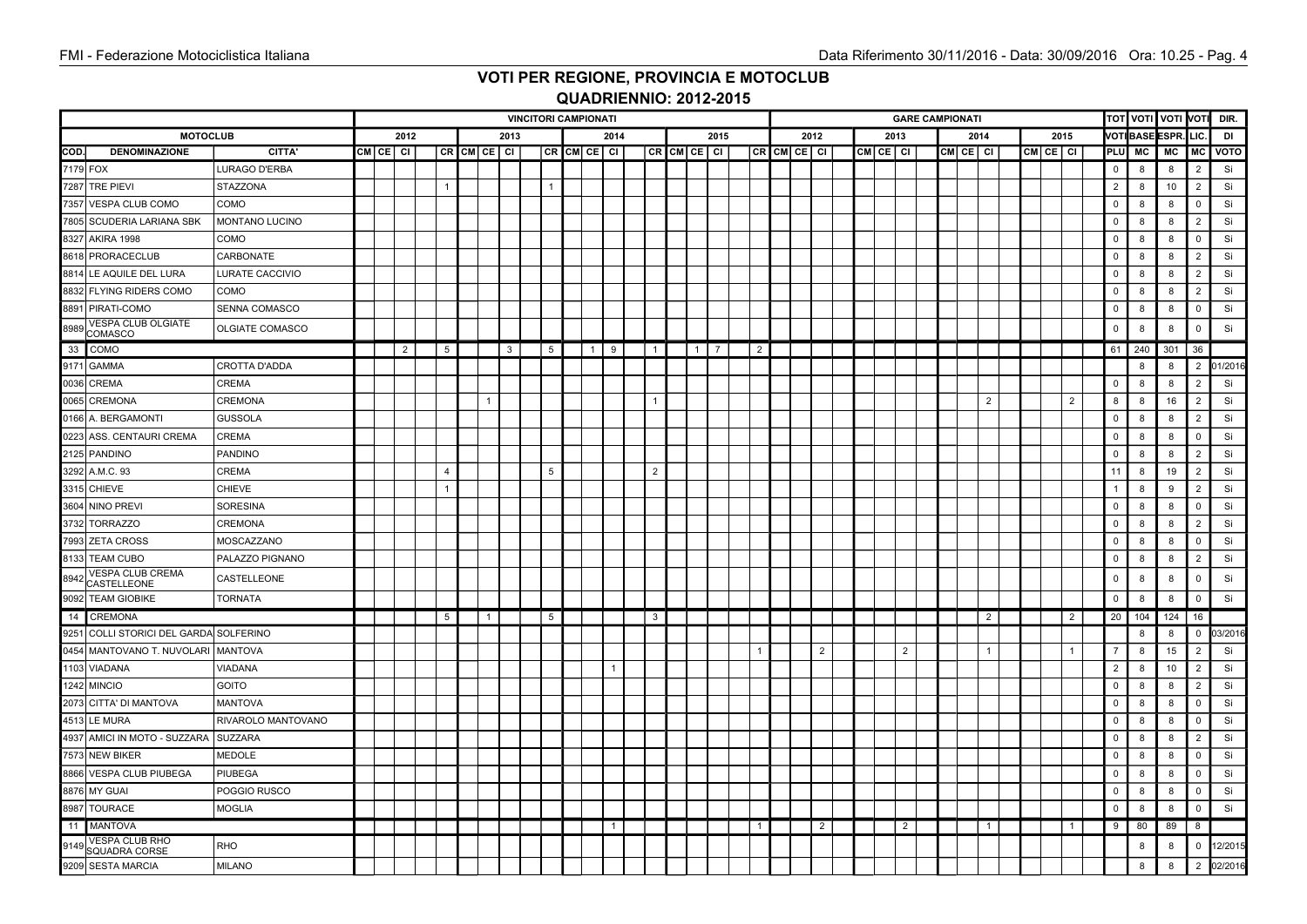|           |                                       |                      |          |                |                |          |                | <b>VINCITORI CAMPIONATI</b> |  |          |                |                |  |                |                |                     |      |  |         |      | <b>GARE CAMPIONATI</b> |          |      |  |          |                     | <b>TOT VOTI VOTI VOTI</b> |    |                | DIR.        |
|-----------|---------------------------------------|----------------------|----------|----------------|----------------|----------|----------------|-----------------------------|--|----------|----------------|----------------|--|----------------|----------------|---------------------|------|--|---------|------|------------------------|----------|------|--|----------|---------------------|---------------------------|----|----------------|-------------|
|           | <b>MOTOCLUB</b>                       |                      |          | 2012           |                |          |                | 2013                        |  |          |                | 2014           |  |                | 2015           |                     | 2012 |  |         | 2013 |                        |          | 2014 |  | 2015     |                     | <b>VOTIBASE ESPR.</b>     |    | LIC.           | DI          |
| COD.      | <b>DENOMINAZIONE</b>                  | CITTA'               | CM CE CI |                |                | CR CM CE |                | <b>CI</b>                   |  | CR CM CE |                | <b>CI</b>      |  | CR CM CE CI    |                | $CR$ $CM$ $CE$ $CI$ |      |  | CMCE CI |      |                        | CM CE CI |      |  | CM CE CI |                     | PLU MC                    | MC | MC             | <b>VOTO</b> |
| 9237      | <b>RUMBLERS</b><br><b>MOTORCYCLES</b> | <b>MILANO</b>        |          |                |                |          |                |                             |  |          |                |                |  |                |                |                     |      |  |         |      |                        |          |      |  |          |                     | 8                         | 8  | $\mathbf{0}$   | 03/2016     |
|           | 9147 FACTORY                          | <b>MILANO</b>        |          |                |                |          |                |                             |  |          |                |                |  |                |                |                     |      |  |         |      |                        |          |      |  |          |                     | 8                         | 8  | 2              | 12/2015     |
|           | 9257 MG SPORT TRIAL                   | <b>MILANO</b>        |          |                |                |          |                |                             |  |          |                |                |  |                |                |                     |      |  |         |      |                        |          |      |  |          |                     | 8                         | 8  | $\overline{2}$ | 03/2016     |
|           | 9272 ONE                              | LEGNANO              |          |                |                |          |                |                             |  |          |                |                |  |                |                |                     |      |  |         |      |                        |          |      |  |          |                     | 8                         | 8  | $\mathbf 0$    | 07/2016     |
| 9220      | <b>APJ RACING TEAM</b>                | <b>MILANO</b>        |          |                |                |          |                |                             |  |          |                |                |  |                |                |                     |      |  |         |      |                        |          |      |  |          |                     | 8                         | 8  | $\overline{2}$ | 02/2016     |
|           | 0013 MILANO 1904                      | <b>MILANO</b>        |          |                |                |          |                |                             |  |          |                |                |  |                |                |                     |      |  |         |      |                        |          |      |  |          | $\mathbf 0$         | 8                         | 8  | 2              | Si          |
|           | 0015 GESSATE                          | <b>GESSATE</b>       |          |                |                |          |                |                             |  |          |                |                |  |                |                |                     |      |  |         |      |                        |          |      |  |          | $\mathbf 0$         | 8                         | 8  | $\overline{2}$ | Si          |
|           | 0030 LOMBARDO                         | <b>MILANO</b>        |          |                |                |          |                |                             |  |          |                |                |  |                |                |                     |      |  |         |      |                        |          |      |  |          | $\mathbf 0$         | 8                         | 8  | $\overline{2}$ | Si          |
|           | 0043 G.S.FIAMME ORO MILANO            | <b>MILANO</b>        | 1        | $\overline{2}$ |                |          | $\overline{4}$ | 6                           |  |          | $\overline{4}$ | 9              |  | $\overline{2}$ | 6              | $\overline{2}$      |      |  |         |      |                        |          |      |  |          | 86                  | 8                         | 94 | $\overline{2}$ | Si          |
|           | 0047 LEGNANO G. FAGNANI               | <b>LEGNANO</b>       |          |                |                |          |                |                             |  |          |                |                |  |                |                |                     |      |  |         |      |                        |          |      |  |          | $\mathbf 0$         | 8                         | 8  | $\mathbf 0$    | Si          |
|           | 0068 TICINESE                         | <b>MILANO</b>        |          |                |                |          |                |                             |  |          |                |                |  |                |                |                     |      |  |         |      |                        |          |      |  |          | $\mathsf 0$         | 8                         | 8  | $\overline{0}$ | Si          |
|           | 0113 VESPA CLUB MILANO                | <b>MILANO</b>        |          |                |                |          |                |                             |  |          |                |                |  |                |                |                     |      |  |         |      |                        |          |      |  |          | 0                   | 8                         | 8  | $\mathbf 0$    | Si          |
|           | 0268 EUROPA                           | <b>BUSCATE</b>       |          |                |                |          |                |                             |  |          |                |                |  |                |                |                     |      |  |         |      |                        |          |      |  |          | $\mathsf 0$         | 8                         | 8  | $\overline{0}$ | Si          |
|           | 0321 RHO                              | <b>RHO</b>           |          |                |                |          |                |                             |  |          |                |                |  |                |                |                     |      |  |         |      |                        |          |      |  |          | 0                   | 8                         | 8  | $\mathbf 0$    | Si          |
|           | 0383 BAREGGESE                        | <b>BAREGGIO</b>      |          |                |                |          |                |                             |  |          |                |                |  |                |                |                     |      |  |         |      |                        |          |      |  |          | 0                   | 8                         | 8  | $\overline{2}$ | Si          |
|           | 0398 T. NUVOLARI                      | COGLIATE             |          |                |                |          |                |                             |  |          |                |                |  |                |                |                     |      |  |         |      |                        |          |      |  |          | 0                   | 8                         | 8  | $\overline{2}$ | Si          |
|           | 0577 ABBIATEGRASSO                    | <b>ABBIATEGRASSO</b> |          |                |                |          |                |                             |  |          |                |                |  |                |                |                     |      |  |         |      |                        |          |      |  |          | $\mathsf 0$         | 8                         | 8  | $\overline{2}$ | Si          |
|           | 0614 MAGENTA                          | <b>MAGENTA</b>       |          |                |                |          |                |                             |  |          |                |                |  |                |                |                     |      |  |         |      |                        |          |      |  |          | $\mathsf 0$         | 8                         | 8  | $\overline{2}$ | Si          |
| 0662      | <b>INVERUNESE</b>                     | <b>INVERUNO</b>      |          |                |                |          |                |                             |  |          |                |                |  |                |                |                     |      |  |         |      |                        |          |      |  |          | $\mathsf{O}\xspace$ | 8                         | 8  | $\overline{2}$ | Si          |
|           | 0746 CORBETTA                         | CORBETTA             |          |                |                |          |                |                             |  |          |                |                |  |                |                |                     |      |  |         |      |                        |          |      |  |          | 0                   | 8                         | 8  | $\mathbf 0$    | Si          |
|           | 0953 CITTA' DI CINISELLO B.           | CINISELLO BALSAMO    |          |                |                |          |                |                             |  |          |                |                |  |                |                |                     |      |  |         |      |                        |          |      |  |          | $\mathsf 0$         | 8                         | 8  | $\mathbf 0$    | Si          |
|           | 1447 OLD FARM RACING                  | <b>MILANO</b>        |          | 1              |                |          |                | $\mathbf{1}$                |  |          |                | $\overline{2}$ |  |                | $\overline{2}$ |                     |      |  |         |      |                        |          |      |  |          | 12                  | 8                         | 20 | $\overline{2}$ | Si          |
|           | 1758 CITTA' DI MELZO                  | <b>MELZO</b>         |          |                |                |          |                |                             |  |          |                |                |  |                |                |                     |      |  |         |      |                        |          |      |  |          | $\mathbf 0$         | 8                         | 8  | $\Omega$       | Si          |
|           | 1859 SATURNO A.LUCINI                 | <b>OSSONA</b>        |          |                |                |          |                |                             |  |          |                |                |  |                |                |                     |      |  |         |      |                        |          |      |  |          | $\mathbf 0$         | 8                         | 8  | $\mathbf{0}$   | Si          |
|           | 2013 M.A.S.                           | SENAGO               |          |                |                |          |                |                             |  |          |                |                |  |                |                |                     |      |  |         |      |                        |          |      |  |          | $\mathbf 0$         | 8                         | 8  | $\Omega$       | Si          |
|           | 2123 VITTUONE                         | <b>VITTUONE</b>      |          |                |                |          |                |                             |  |          |                |                |  |                |                |                     |      |  |         |      |                        |          |      |  |          | 0                   | 8                         | 8  | $\overline{2}$ | Si          |
|           | 2365 GORGONZOLA                       | <b>GORGONZOLA</b>    |          |                |                |          |                |                             |  |          |                |                |  |                |                |                     |      |  |         |      |                        |          |      |  |          | $\mathbf 0$         | 8                         | 8  | $\overline{0}$ | Si          |
|           | 2610 COMBA CLUB                       | PADERNO DUGNANO      |          |                |                |          |                |                             |  |          |                |                |  |                |                |                     |      |  |         |      |                        |          |      |  |          | $\mathsf 0$         | 8                         | 8  | $\overline{0}$ | Si          |
|           | 2683 PORTA NUOVA                      | <b>MILANO</b>        |          |                |                |          |                |                             |  |          |                |                |  |                |                |                     |      |  |         |      |                        |          |      |  |          | $\mathbf 0$         | 8                         | 8  | 2              | Si          |
|           | 2994 MELEGNANO                        | CERRO AL LAMBRO      |          |                | $\overline{1}$ |          |                |                             |  |          |                |                |  |                |                |                     |      |  |         |      |                        |          |      |  |          | $\overline{1}$      | 8                         | 9  | $\overline{2}$ | Si          |
|           | 3152 VIZZOLO                          | VIZZOLO PREDABISSI   |          |                |                |          |                |                             |  |          |                |                |  |                |                |                     |      |  |         |      |                        |          |      |  |          | 0                   | 8                         | 8  | $^{\circ}$     | Si          |
|           | 3892 MOTO BAR CLUB                    | CINISELLO BALSAMO    |          |                |                |          |                |                             |  |          |                |                |  |                |                |                     |      |  |         |      |                        |          |      |  |          | $\mathsf 0$         | 8                         | 8  | 0              | Si          |
|           | 4011 SETTIMOTO                        | SETTIMO MILANESE     |          |                |                |          |                |                             |  |          |                |                |  |                |                |                     |      |  |         |      |                        |          |      |  |          | 0                   | 8                         | 8  | $\overline{2}$ | Si          |
|           | 4193 CLASSIC BIKE CLUB                | LEGNANO              |          |                |                |          |                |                             |  |          |                |                |  |                |                |                     |      |  |         |      |                        |          |      |  |          | $\mathsf 0$         | 8                         | 8  | $\overline{0}$ | Si          |
|           | 4294 GAME NELLO PAGANI                | SESTO SAN GIOVANNI   |          |                |                |          |                |                             |  |          |                |                |  |                |                |                     |      |  |         |      |                        |          |      |  |          | $\mathbf 0$         | 8                         | 8  | $\mathbf 0$    | Si          |
|           | 4396 BOLLATE                          | <b>BOLLATE</b>       |          |                |                |          |                |                             |  |          |                |                |  |                |                |                     |      |  |         |      |                        |          |      |  |          | $\overline{2}$      | 8                         | 10 | $\overline{2}$ | Si          |
|           | 4441 CERNUSCO                         | CERNUSCO SUL NAVIGLI |          |                |                |          |                |                             |  |          |                |                |  |                |                |                     |      |  |         |      |                        |          |      |  |          | 0                   | 8                         | 8  | $\overline{2}$ | Si          |
|           | 4869 BUSSERO                          | <b>BUSSERO</b>       |          |                |                |          |                |                             |  |          |                |                |  |                |                |                     |      |  |         |      |                        |          |      |  |          | 0                   | 8                         | 8  | $\Omega$       | Si          |
| 7274 SINI |                                       | <b>OPERA</b>         |          |                |                |          |                |                             |  |          |                |                |  |                |                |                     |      |  |         |      |                        |          |      |  |          | $\mathsf 0$         | 8                         | 8  | $\mathbf 0$    | Si          |
|           | 7324 DUCATIFANATIC                    | LENTATE SUL SEVESO   |          |                |                |          |                |                             |  |          |                |                |  |                |                |                     |      |  |         |      |                        |          |      |  |          | $\mathbf 0$         | 8                         | 8  | $\overline{2}$ | Si          |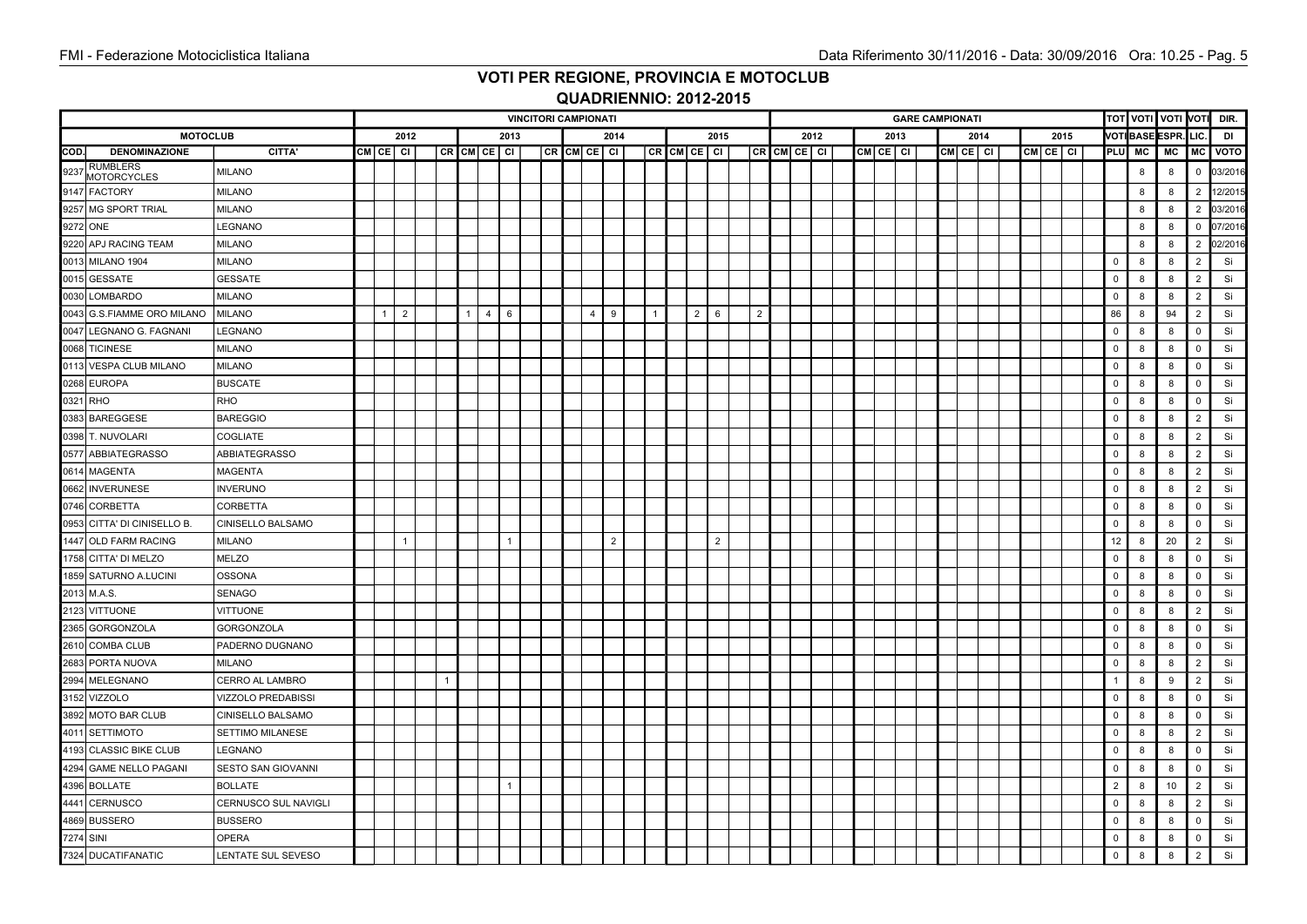|      |                                              |                             |                |                |                |                |   |      | <b>VINCITORI CAMPIONATI</b> |  |              |                |                |                |                 |                     |      |                |  |          | <b>GARE CAMPIONATI</b> |          |              |               |                |                | <b>TOT VOTI VOTI VOTI DIR.</b> |     |                |         |  |
|------|----------------------------------------------|-----------------------------|----------------|----------------|----------------|----------------|---|------|-----------------------------|--|--------------|----------------|----------------|----------------|-----------------|---------------------|------|----------------|--|----------|------------------------|----------|--------------|---------------|----------------|----------------|--------------------------------|-----|----------------|---------|--|
|      | <b>MOTOCLUB</b>                              |                             |                | 2012           |                |                |   | 2013 |                             |  | 2014         |                |                | 2015           |                 |                     | 2012 |                |  | 2013     |                        | 2014     |              |               | 2015           |                | <b>VOTIBASE ESPR.</b>          |     | LIC.           | DI      |  |
| COD. | <b>DENOMINAZIONE</b>                         | CITTA'                      | CM CE CI       |                |                | CRCMCECI       |   |      | $CR$ $CM$ $CE$ $CI$         |  |              | CR CM CE CI    |                |                |                 | $CR$ $CM$ $CE$ $CI$ |      |                |  | CM CE CI |                        | CM CE CI |              | $CM$ CE $ C $ |                |                | PLU MC                         | MC  |                | MC VOTO |  |
|      | 7356 VINTAGE                                 | <b>BRESSO</b>               |                |                |                |                |   |      |                             |  |              |                |                |                |                 |                     |      |                |  |          |                        |          |              |               |                | $\mathbf 0$    | 8                              | 8   | $\mathbf 0$    | Si      |  |
| 7391 | <b>RED FENIX</b>                             | CESANO BOSCONE              |                |                |                |                |   |      |                             |  |              |                |                |                |                 |                     |      |                |  |          |                        |          |              |               |                | $\mathsf{O}$   | 8                              | 8   | $\mathbf 0$    | Si      |  |
|      | 7482 LAINATE                                 | LAINATE                     |                |                |                |                |   |      |                             |  |              |                |                |                |                 |                     |      |                |  |          |                        |          |              |               |                | $\mathbf 0$    | 8                              | 8   | $\Omega$       | Si      |  |
|      | 7767 QUATTRO T                               | PAINA DI GIUSSANO           |                |                | $\overline{2}$ |                |   |      | $\overline{2}$              |  | $\mathbf{1}$ | $\overline{1}$ |                |                | $\overline{2}$  |                     |      |                |  |          |                        |          |              |               |                | 9              | 8                              | 17  | $\overline{2}$ | Si      |  |
| 7774 | MOTOFALCHI POLIZIA<br>OCALE MI               | <b>MILANO</b>               |                |                |                |                |   |      |                             |  |              |                |                |                | $\overline{1}$  |                     |      |                |  |          |                        |          |              |               |                | $\overline{1}$ | 8                              | 9   | 2              | Si      |  |
|      | 7798 SCINTILLE CLASSICHE                     | <b>MILANO</b>               |                |                |                |                |   |      |                             |  |              |                |                |                |                 |                     |      |                |  |          |                        |          |              |               |                | $\mathbf 0$    | 8                              | 8   | $\mathbf 0$    | Si      |  |
|      | 7982 VAVAR                                   | <b>VAPRIO D'ADDA</b>        |                |                |                |                |   |      |                             |  |              |                |                |                |                 |                     |      |                |  |          |                        |          |              |               |                | $\mathbf 0$    | 8                              | 8   | $^{\circ}$     | Si      |  |
|      | 8008 ENERGY                                  | <b>ORIGGIO</b>              |                |                | 1              |                |   |      |                             |  |              |                |                |                |                 |                     |      |                |  |          |                        |          |              |               |                |                | 8                              | 9   | $\overline{2}$ | Si      |  |
|      | 8030 2 RUOTE A SCOPPIO                       | VILLA CORTESE               |                |                |                |                |   |      |                             |  |              |                |                |                |                 |                     |      |                |  |          |                        |          |              |               |                | $\mathbf 0$    | 8                              | 8   | $\mathbf 0$    | Si      |  |
|      | 8282 FFASOLA                                 | <b>MILANO</b>               |                |                |                |                |   |      |                             |  |              |                |                |                |                 |                     |      |                |  |          |                        | 2        |              |               |                | $\overline{2}$ | 8                              | 10  | $\overline{2}$ | Si      |  |
| 8383 | PARABIAGO 1985                               | <b>PARABIAGO</b>            |                |                |                |                |   |      |                             |  |              |                |                |                |                 |                     |      |                |  |          |                        |          |              |               |                | $\mathsf{O}$   | 8                              | 8   | $\Omega$       | Si      |  |
|      | 8492 STORM OF HELMETS                        | BOFFALORA SUL TICINO        |                |                |                |                |   |      |                             |  |              |                |                |                |                 |                     |      |                |  |          |                        |          |              |               |                | 0              | 8                              | 8   | $^{\circ}$     | Si      |  |
|      | 8503 CORMANO GRUPP                           | CORMANO                     |                |                |                |                |   |      |                             |  |              |                |                |                |                 |                     |      |                |  |          |                        |          |              |               |                | $\mathbf 0$    | 8                              | 8   | 2              | Si      |  |
|      | 8528 TEAM GIUNTA FACTORY                     | PADERNO DUGNANO             |                |                |                |                |   |      | $\mathbf{1}$                |  |              |                |                |                |                 |                     |      |                |  |          |                        |          |              |               |                | $\overline{2}$ | 8                              | 10  | $\overline{2}$ | Si      |  |
| 8662 | <b>BMW MOTORRAD CLUB</b><br><b>/ISCONTEO</b> | <b>MILANO</b>               |                |                |                |                |   |      |                             |  |              |                |                |                |                 |                     |      |                |  |          |                        |          |              |               |                | 0              | 8                              | 8   | $\Omega$       | Si      |  |
| 8739 | <b>CELTIC-RIDERS</b>                         | CARUGATE                    |                |                |                |                |   |      |                             |  |              |                |                |                |                 |                     |      |                |  |          |                        |          |              |               |                | 0              | 8                              | 8   | $\Omega$       | Si      |  |
|      | 8872 BRAVE RIDERS                            | <b>MILANO</b>               |                |                |                |                |   |      |                             |  |              |                |                |                |                 |                     |      |                |  |          |                        |          |              |               |                | $\mathbf 0$    | 8                              | 8   | $\mathbf{0}$   | Si      |  |
|      | 9015 MX REVEL                                | PESSANO CON BORNAGO         |                |                |                |                |   |      |                             |  |              |                |                |                |                 |                     |      |                |  |          |                        |          |              |               |                | 0              | 8                              | 8   | $\overline{2}$ | Si      |  |
| 9061 | <b>VRR</b>                                   | <b>VIMODRONE</b>            |                |                |                |                |   |      |                             |  |              |                |                |                |                 |                     |      |                |  |          |                        |          |              |               |                | 0              | 8                              | 8   | $\mathbf 0$    | Si      |  |
|      | 9088 FREE SOULS BIKERS                       | CERNUSCO S/NAVIGLIO         |                |                |                |                |   |      |                             |  |              |                |                |                |                 |                     |      |                |  |          |                        |          |              |               |                | $\mathbf 0$    | 8                              | 8   | $\mathbf{0}$   | Si      |  |
|      | 9113 SCUDERIE 7PUNTO1                        | <b>MILANO</b>               |                |                |                |                |   |      |                             |  |              |                |                |                |                 |                     |      |                |  |          |                        |          |              |               |                | 0              | 8                              | 8   | $\mathbf 0$    | Si      |  |
|      | 9118 VESPA CLUB CORNAREDO CORNAREDO          |                             |                |                |                |                |   |      |                             |  |              |                |                |                |                 |                     |      |                |  |          |                        |          |              |               |                | $\mathsf{O}$   | 8                              | 8   | $\mathbf{0}$   | Si      |  |
| 64   | <b>MILANO</b>                                |                             | $\overline{1}$ | $\overline{3}$ | 5 <sup>5</sup> | $\overline{1}$ | 4 | 8    | 3                           |  | $4$ 12       | $\overline{2}$ | $\overline{2}$ | 8              | $5\overline{5}$ |                     |      |                |  |          |                        | 2        |              |               |                | 116            | 456                            | 572 | 48             |         |  |
|      | 0087 PAVIA                                   | <b>PAVIA</b>                |                |                | $\mathbf{1}$   |                |   |      | $\overline{2}$              |  | $\mathbf{1}$ | $\overline{1}$ |                | $\overline{2}$ | 6               |                     |      | $\overline{2}$ |  |          |                        |          |              |               | $\overline{2}$ | 20             | 8                              | 28  | $\overline{2}$ | Si      |  |
|      | 0188 VIGEVANO                                | <b>VIGEVANO</b>             |                |                |                |                |   |      |                             |  |              |                |                |                |                 |                     |      |                |  |          |                        |          |              |               |                | $\mathbf{0}$   | 8                              | 8   | 2              | Si      |  |
| 0211 | <b>LAMBRETTA PAVIA</b>                       | <b>PAVIA</b>                |                |                |                |                |   |      |                             |  |              |                |                |                |                 |                     |      |                |  |          |                        |          |              |               |                | $\mathbf 0$    | 8                              | 8   | 0              | Si      |  |
|      | 0274 GARLASCHESE                             | <b>GARLASCO</b>             |                |                |                |                |   |      |                             |  |              |                |                |                |                 |                     |      |                |  |          |                        |          |              |               |                | $\mathbf 0$    | 8                              | 8   | $\overline{2}$ | Si      |  |
| 0861 | <b>ROBBIO</b>                                | <b>ROBBIO</b>               |                |                |                |                |   |      |                             |  |              |                |                |                |                 |                     |      |                |  |          |                        |          |              |               |                | 0              | 8                              | 8   | $\mathbf 0$    | Si      |  |
| 1207 | <b>VARZI</b>                                 | <b>VARZI</b>                |                |                |                |                |   |      |                             |  |              |                |                |                |                 |                     |      |                |  |          |                        |          |              |               |                |                | 8                              | 9   | $\overline{2}$ | Si      |  |
|      | 1578 TICINO                                  | <b>TRIVOLZIO</b>            |                |                |                |                |   |      |                             |  |              |                |                |                |                 |                     |      |                |  |          |                        |          |              |               |                | $\mathsf 0$    | 8                              | 8   | $\mathbf{0}$   | Si      |  |
|      | 2675 PAOLO BIANCHI                           | CASTANA                     |                |                |                |                |   |      |                             |  |              |                |                |                |                 |                     |      |                |  |          |                        |          |              |               |                | $\mathbf 0$    | 8                              | 8   | $\overline{2}$ | Si      |  |
|      | 3393 VALLI OLTREPO'                          | <b>VOGHERA</b>              |                |                |                |                |   |      |                             |  |              | $\overline{1}$ |                |                |                 |                     |      |                |  |          |                        |          |              |               |                | $\overline{1}$ | 8                              | 9   | $\overline{2}$ | Si      |  |
| 4488 | <b>MOTODROMO</b><br>CASTELLETTO              | CASTELLETTO DI BRAND        |                |                |                |                |   |      |                             |  |              |                |                |                |                 |                     |      |                |  |          |                        |          |              |               |                | $\mathbf 0$    | 8                              | 8   | $\overline{2}$ | Si      |  |
| 4526 | <b>TROLLS</b>                                | <b>GRAVELLONA LOMELLINA</b> |                |                |                |                |   |      |                             |  |              |                |                |                |                 |                     |      |                |  |          |                        |          |              |               |                | $\mathbf 0$    | 8                              | 8   | $\overline{2}$ | Si      |  |
|      | 7180 ENI SANNAZZARO                          | SANNNAZZARO BURGONDI        |                |                |                |                |   |      |                             |  |              |                |                |                |                 |                     |      |                |  |          |                        |          |              |               |                | $\mathbf 0$    | 8                              | 8   | $\mathbf{0}$   | Si      |  |
|      | 7289 VESPA CLUB OLTREPO                      | <b>STRADELLA</b>            |                |                |                |                |   |      |                             |  |              |                |                |                |                 |                     |      |                |  |          |                        |          |              |               |                | 0              | 8                              | 8   | 0              | Si      |  |
| 7434 | <b>VESPA MOTOR CLUB</b><br><b>PAVIA</b>      | <b>PAVIA</b>                |                |                |                |                |   |      |                             |  |              |                |                |                |                 |                     |      |                |  |          |                        |          |              |               |                | $\mathsf 0$    | 8                              | 8   | $\mathbf{0}$   | Si      |  |
|      | 8108 CITTA' DI STRADELLA                     | <b>STRADELLA</b>            |                |                |                |                |   |      |                             |  |              |                |                |                |                 |                     |      |                |  |          |                        |          |              |               |                | 0              | 8                              | 8   | $\mathbf 0$    | Si      |  |
|      | 8733 FABIO POLITI                            | S.MARIA DELLA VERSA         |                |                |                |                |   |      |                             |  |              |                |                |                |                 |                     |      |                |  |          |                        |          |              |               |                | 0              | 8                              | 8   | $\mathbf{0}$   | Si      |  |
|      | 8755 8BIANO                                  | <b>OTTOBIANO</b>            |                |                |                |                |   |      |                             |  |              |                |                |                | $\overline{2}$  |                     |      |                |  |          |                        |          | $\mathbf{1}$ | 1             | $\overline{7}$ | 16             | 8                              | 24  | $\overline{2}$ | Si      |  |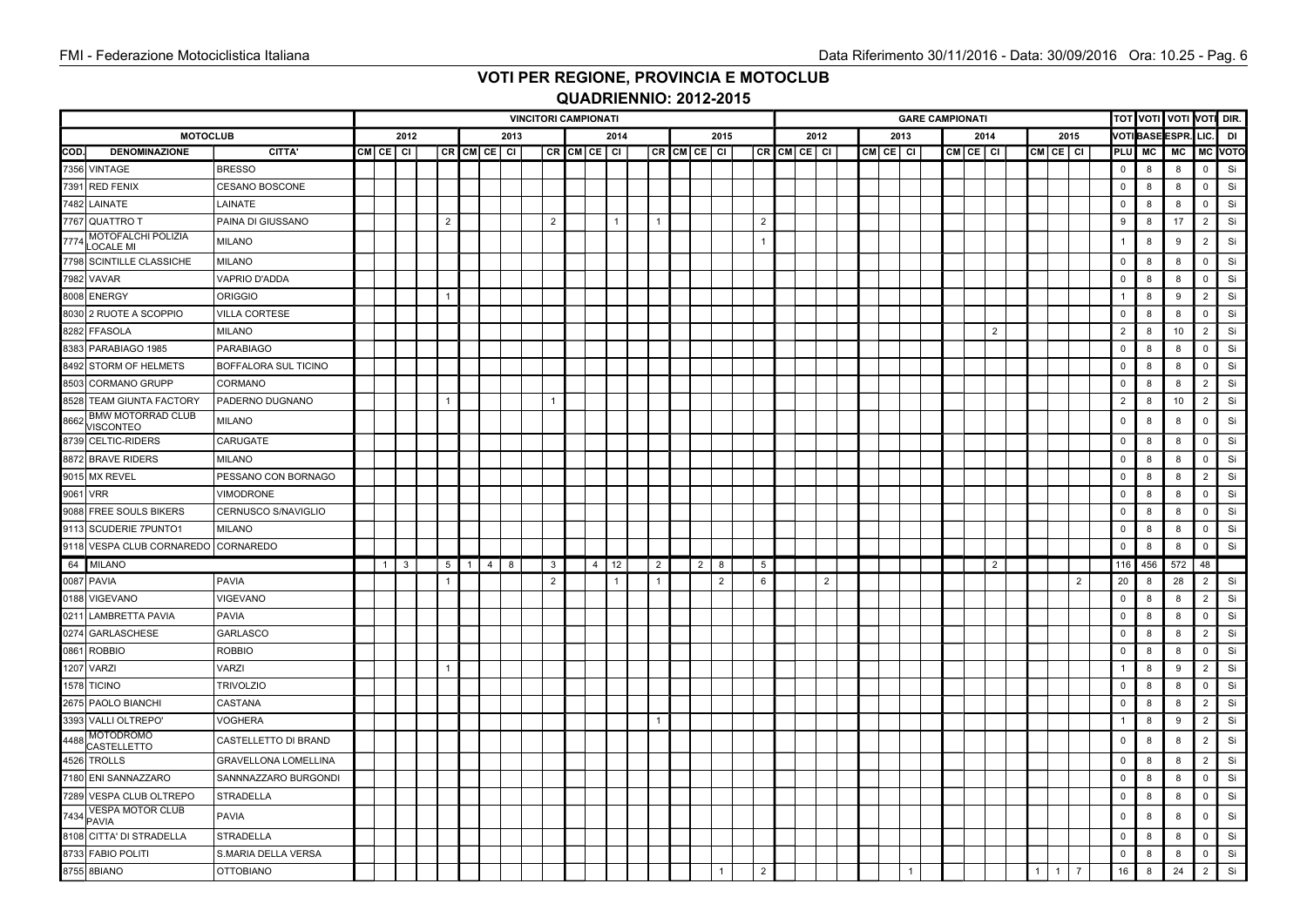|      |                                      |                       |          |                |                |          |              | <b>VINCITORI CAMPIONATI</b> |                |  |                |                |                     |                |                |                     |                |  |          |                | <b>GARE CAMPIONATI</b> |      |                |           |                |                |                | <b>TOT VOTI VOTI VOTI</b> |    |                 |                | DIR.        |
|------|--------------------------------------|-----------------------|----------|----------------|----------------|----------|--------------|-----------------------------|----------------|--|----------------|----------------|---------------------|----------------|----------------|---------------------|----------------|--|----------|----------------|------------------------|------|----------------|-----------|----------------|----------------|----------------|---------------------------|----|-----------------|----------------|-------------|
|      | <b>MOTOCLUB</b>                      |                       |          | 2012           |                |          | 2013         |                             |                |  | 2014           |                |                     | 2015           |                |                     | 2012           |  | 2013     |                |                        | 2014 |                |           |                | 2015           |                | <b>VOTI BASE ESPR.</b>    |    |                 | LIC.           | DI          |
| COD. | <b>DENOMINAZIONE</b>                 | CITTA'                | CM CE CI |                |                | CR CM CE | <b>CI</b>    |                             |                |  | CRCMCEC        |                | $CR$ $CM$ $CE$ $CI$ |                |                | $CR$ $CM$ $CE$ $CI$ |                |  | CM CE CI |                | CM CE CI               |      |                |           | CM CE CI       |                |                | PLU MC                    |    | MC MC           |                | <b>VOTO</b> |
|      | 9008 VALLE STAFFORA                  | RIVANAZZANO TERME     |          |                |                |          |              |                             |                |  |                |                |                     |                |                |                     |                |  |          |                |                        |      |                |           |                |                | $\mathsf 0$    | 8                         | 8  |                 | $\overline{2}$ | Si          |
|      | 18 PAVIA                             |                       |          |                | $\overline{2}$ |          |              |                             | $\overline{2}$ |  | $\mathbf{1}$   | 2              |                     | $\mathbf{3}$   | 8              |                     | $\overline{2}$ |  |          | $\mathbf{1}$   |                        |      |                | $1 \vert$ | $\overline{1}$ | 9              | 38             | 144                       |    | 182             | 20             |             |
|      | 0437 SONDRIO                         | SONDRIO               |          |                |                |          |              |                             |                |  |                |                |                     |                |                |                     |                |  |          |                |                        |      |                |           |                |                | $\mathsf 0$    | 8                         | 8  |                 | $\overline{2}$ | Si          |
|      | 0944 VALCHIAVENNA                    | <b>CHIAVENNA</b>      |          | 1              |                |          |              |                             |                |  |                |                |                     |                |                |                     |                |  |          |                |                        |      |                |           |                |                | $\overline{2}$ | 8                         |    | 10 <sup>1</sup> | $\overline{2}$ | Si          |
|      | 1271 TRELA PASS                      | <b>LIVIGNO</b>        |          |                |                |          |              |                             |                |  |                |                |                     |                |                |                     | $\overline{2}$ |  |          | $\mathbf{1}$   |                        |      | $\overline{2}$ |           |                | $\overline{2}$ | $\overline{7}$ | 8                         |    | 15              | $\overline{2}$ | Si          |
|      | 3603 VALTELLINA                      | SONDRIO               |          |                | $\overline{2}$ |          |              |                             | $\overline{2}$ |  | $\overline{2}$ |                |                     |                |                |                     | $\mathbf{1}$   |  |          |                |                        |      | $\overline{2}$ |           |                |                | 13             | 8                         | 21 |                 | $\overline{2}$ | Si          |
|      | 3971 MOTO STORICHE IN VALT.          | SONDRIO               |          |                |                |          |              |                             |                |  |                |                |                     |                |                |                     |                |  |          |                |                        |      |                |           |                |                | $\mathsf 0$    | 8                         | 8  |                 | $\overline{2}$ | Si          |
|      | 4468 VAL.COM                         | <b>TALAMONA</b>       |          |                | $\overline{1}$ |          |              |                             |                |  |                | $\overline{1}$ |                     |                |                |                     | $\mathbf{1}$   |  |          | 2              |                        |      | $\overline{2}$ |           |                |                | $\overline{7}$ | 8                         |    | 15              | $\overline{2}$ | Si          |
|      | 4746 G.S.V. GROUP                    | ALBOSAGGIA            |          |                |                |          |              |                             |                |  |                |                |                     |                |                |                     |                |  |          |                |                        |      |                |           |                |                | $\mathbf 0$    | $\boldsymbol{8}$          | 8  |                 | $\Omega$       | Si          |
|      | 4798 STORICO A. VALTELLINA           | VALDISOTTO            |          |                |                |          |              |                             |                |  |                |                |                     |                |                |                     |                |  |          |                |                        |      |                |           |                |                | $\mathbf 0$    | 8                         | 8  |                 | $\Omega$       | Si          |
|      | 7719 LE AQUILE                       | <b>TIRANO</b>         |          |                |                |          |              |                             |                |  |                |                |                     |                |                |                     |                |  |          |                |                        |      |                |           |                |                | $\mathbf 0$    | 8                         | 8  |                 | $\overline{2}$ | Si          |
|      | 8183 STELVIO INTERNATIONAL           | SONDALO               |          |                |                |          |              |                             |                |  |                |                |                     |                |                |                     |                |  |          |                |                        |      |                |           |                |                | $\mathsf 0$    | 8                         | 8  |                 | $\mathsf 0$    | Si          |
| 10   | <b>SONDRIO</b>                       |                       |          | $\overline{1}$ | $\mathbf{3}$   |          |              |                             | $\overline{2}$ |  | 2              | $\overline{2}$ |                     |                |                |                     | $\overline{4}$ |  |          | 3              |                        |      | 6              |           |                | $\overline{2}$ | 29             | 80                        |    | 109             | 14             |             |
|      | 9157 MUCH POWER RACING               | VARESE                |          |                |                |          |              |                             |                |  |                |                |                     |                |                |                     |                |  |          |                |                        |      |                |           |                |                |                | 8                         | 8  |                 |                | 2 12/2015   |
|      | 9172 VESPA CLUB TRADATE              | TRADATE               |          |                |                |          |              |                             |                |  |                |                |                     |                |                |                     |                |  |          |                |                        |      |                |           |                |                |                | 8                         | 8  |                 | $\Omega$       | 01/2016     |
|      | 0025 GUNLL<br><b>GORLESE MARIO</b>   | <b>GORLA MINORE</b>   |          |                |                |          |              |                             |                |  |                |                |                     |                |                |                     |                |  |          |                |                        |      |                |           |                |                | $\mathbf{0}$   | 8                         | 8  |                 | $\overline{2}$ | Si          |
|      | 0093 CAIRATESE                       | CAIRATE               |          |                | $\overline{4}$ |          | $\mathbf{1}$ |                             | $\overline{2}$ |  |                | $\overline{2}$ |                     | $\overline{1}$ | $\overline{2}$ |                     |                |  |          |                |                        |      |                |           |                |                | 14             | 8                         | 22 |                 | $\overline{2}$ | Si          |
|      | 0101 AZZATE                          | <b>AZZATE</b>         |          |                |                |          |              |                             |                |  |                |                |                     |                |                |                     |                |  |          |                |                        |      |                |           |                |                | $\mathsf 0$    | 8                         | 8  |                 | $\overline{2}$ | Si          |
|      | 0117 ABBIATE GUAZZONE                | <b>TRADATE</b>        |          |                |                |          |              |                             |                |  |                |                |                     |                |                |                     |                |  |          |                |                        |      |                |           |                |                | $\mathsf 0$    | 8                         | 8  |                 | 2              | Si          |
|      | 0154 BUSTESE                         | <b>BUSTO ARSIZIO</b>  |          |                |                |          |              |                             |                |  |                |                |                     |                |                |                     |                |  |          |                |                        |      |                |           |                |                | $\mathsf 0$    | 8                         | 8  |                 | $\overline{2}$ | Si          |
|      | 0157 VARESE                          | VARESE                |          |                |                |          |              |                             |                |  |                |                |                     |                |                |                     |                |  |          |                |                        |      |                |           |                |                | $\mathsf 0$    | 8                         | 8  |                 | $\Omega$       | Si          |
|      | 0243 CASCINETTA GALLARATE            | <b>GALLARATE</b>      |          |                |                |          |              |                             |                |  |                |                |                     |                |                |                     |                |  |          |                |                        |      |                |           |                |                | $\mathbf 0$    | 8                         | 8  |                 | $\overline{2}$ | Si          |
|      | 0294 P. MOZZANICA                    | CADREZZATE            |          |                |                |          |              |                             |                |  |                |                |                     |                |                |                     |                |  |          |                |                        |      |                |           |                |                | $\overline{2}$ | 8                         |    | 10 <sup>1</sup> | $\overline{2}$ | Si          |
|      | 0346 TRADATE                         | <b>TRADATE</b>        |          |                |                |          |              |                             |                |  |                |                |                     |                |                |                     |                |  |          |                |                        |      |                |           |                |                | $\mathsf 0$    | 8                         | 8  |                 | $\mathbf 0$    | Si          |
|      | 0481 GOLASECCA                       | <b>GOLASECCA</b>      |          |                |                |          |              |                             |                |  |                |                |                     |                |                |                     |                |  |          |                |                        |      |                |           |                |                | $\mathbf{0}$   | 8                         | 8  |                 | $\Omega$       | Si          |
|      | 0501 M.V. GALLARATE                  | CARDANO AL CAMPO      |          | $\overline{2}$ |                |          |              |                             |                |  |                |                |                     |                |                |                     | $\overline{2}$ |  |          | $\overline{2}$ |                        |      | $\overline{1}$ |           |                |                | 12             | 8                         | 20 |                 | $\overline{2}$ | Si          |
|      | 0544 SCHIANNO                        | GAZZADA SCHIANNO      |          |                |                |          |              |                             |                |  |                |                |                     |                |                |                     |                |  |          |                |                        |      |                |           |                |                | $\mathbf 0$    | 8                         | 8  |                 | $\mathcal{P}$  | Si          |
|      | 0545 ANZANI VINDO                    | <b>SOLBIATE ARNO</b>  |          |                |                |          |              |                             |                |  |                |                |                     |                |                |                     |                |  |          |                |                        |      |                |           |                |                | $\mathsf 0$    | 8                         | 8  |                 | $\Omega$       | Si          |
|      | 0869 MERCALLO                        | <b>MORNAGO</b>        |          |                |                |          |              |                             |                |  |                |                |                     |                |                |                     |                |  |          |                |                        |      |                |           |                |                | $\mathsf 0$    | 8                         | 8  |                 | $\overline{2}$ | Si          |
|      | 1520 VISAB                           | <b>BRENNO USERIA</b>  |          |                |                |          |              |                             |                |  |                |                |                     |                |                |                     |                |  |          |                |                        |      |                |           |                |                | $\mathbf{0}$   | 8                         | 8  |                 | $\overline{2}$ | Si          |
|      | 1769 AMATORI 2 RUOTE                 | <b>GERENZANO</b>      |          |                |                |          |              |                             |                |  |                |                |                     |                |                |                     |                |  |          |                |                        |      |                |           |                |                | $\mathbf 0$    | 8                         | 8  |                 | $\mathbf 0$    | Si          |
| 1770 | SARONNO                              | SARONNO               |          |                |                |          |              |                             |                |  |                |                |                     |                |                |                     |                |  |          |                |                        |      |                |           |                |                | $\mathsf 0$    | 8                         | 8  |                 | 2              | Si          |
| 1857 | TRE TORRI - GORLA<br><b>MAGGIORE</b> | <b>GORLA MAGGIORE</b> |          |                |                |          |              |                             |                |  | $\overline{2}$ |                |                     |                |                |                     |                |  |          |                |                        |      |                |           |                |                | $\overline{4}$ | 8                         | 12 |                 | $\overline{2}$ | Si          |
|      | 2055 SOMMA LOMBARDO                  | SOMMA LOMBARDO        |          |                |                |          |              |                             |                |  |                |                |                     |                |                |                     |                |  |          |                |                        |      |                |           |                |                | $\mathsf 0$    | 8                         | 8  |                 | 2              | Si          |
|      | 2126 ORIGGIO                         | <b>ORIGGIO</b>        |          |                |                |          |              |                             |                |  |                |                |                     |                |                |                     |                |  |          |                |                        |      |                |           |                |                | $\mathsf 0$    | 8                         | 8  |                 | $\mathbf{0}$   | Si          |
| 3320 | INTERNAZIONALE M.V.<br>AGUSTA        | SAMARATE              |          |                |                |          |              |                             |                |  |                |                |                     |                |                |                     |                |  |          |                |                        |      |                |           |                |                | $\mathbf 0$    | 8                         | 8  |                 | 2              | Si          |
|      | 3652 CASSANO MAGNAGO                 | CASSANO MAGNAGO       |          |                | $\mathbf{1}$   |          |              |                             |                |  |                | $\overline{2}$ |                     |                |                |                     |                |  |          | $\overline{1}$ |                        |      |                |           |                |                | 6              | 8                         |    | 14              | $\overline{2}$ | Si          |
|      | 3654 NINO MANZONI                    | <b>LUINO</b>          |          |                |                |          |              |                             |                |  |                |                |                     |                |                |                     |                |  |          |                |                        |      |                |           |                |                | $\mathsf 0$    | 8                         | 8  |                 | $\mathfrak{p}$ | Si          |
|      | 4189 AMATORI MOTO FRERA              | <b>TRADATE</b>        |          |                |                |          |              |                             |                |  |                |                |                     |                |                |                     |                |  |          |                |                        |      |                |           |                |                | $\overline{1}$ | 8                         | 9  |                 | $\Omega$       | Si          |
|      | 4273 HORNETS                         | CARONNO PERTUSELLA    |          |                | $\overline{2}$ |          |              |                             |                |  |                | $\overline{2}$ |                     |                |                |                     |                |  |          |                |                        |      |                |           |                |                | 6              | 8                         | 14 |                 | $\overline{2}$ | Si          |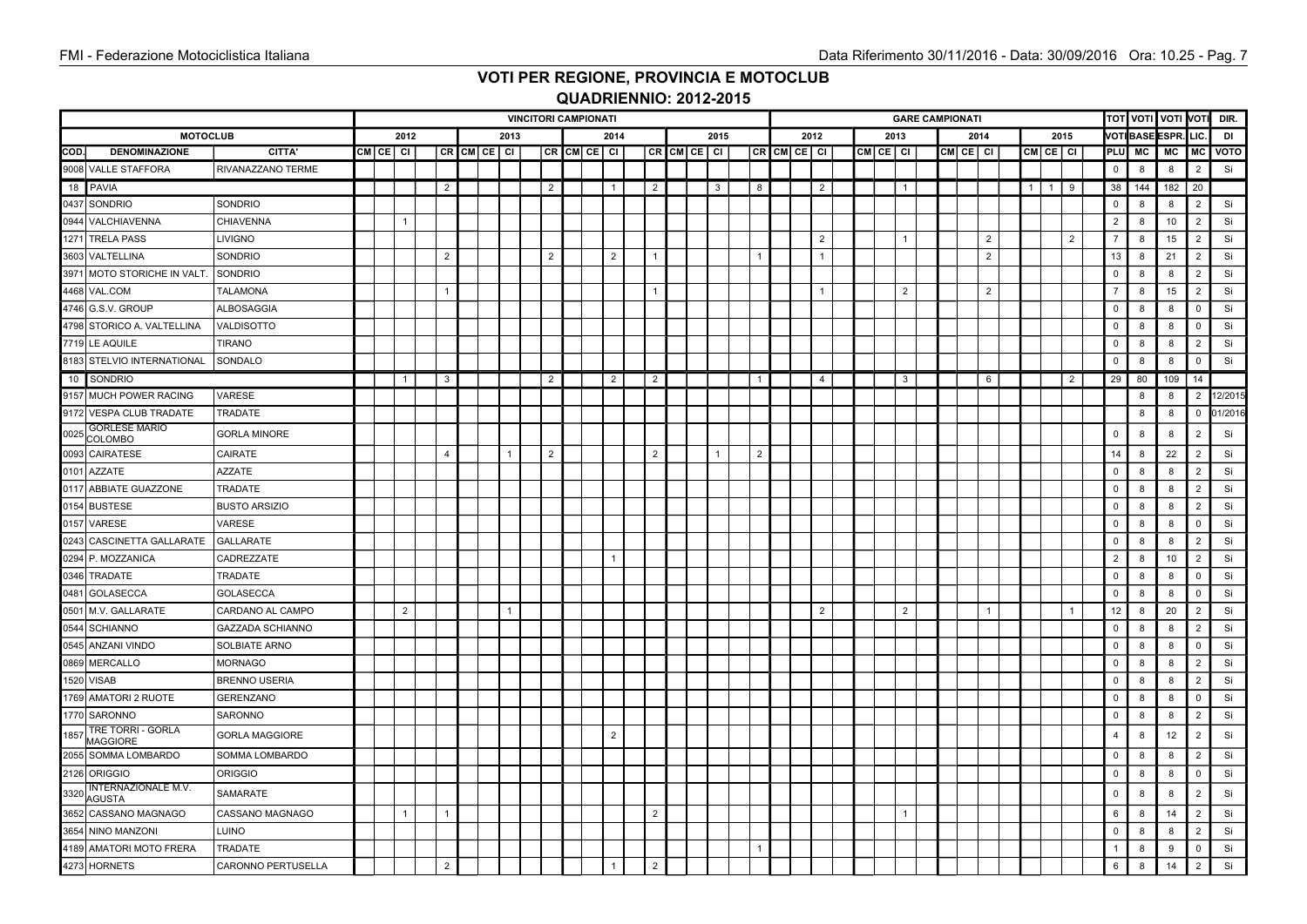|      |                                                 |                             |              |                |                |          |           |                | <b>VINCITORI CAMPIONATI</b> |                |                |                     |                |                         |  |                |               |              | <b>GARE CAMPIONATI</b> |                           |      |  |               |      |                          | <b>TOT VOTI VOTI VOTI</b> |       |                | DIR.      |  |
|------|-------------------------------------------------|-----------------------------|--------------|----------------|----------------|----------|-----------|----------------|-----------------------------|----------------|----------------|---------------------|----------------|-------------------------|--|----------------|---------------|--------------|------------------------|---------------------------|------|--|---------------|------|--------------------------|---------------------------|-------|----------------|-----------|--|
|      | <b>MOTOCLUB</b>                                 |                             |              | 2012           |                |          | 2013      |                |                             | 2014           |                |                     | 2015           |                         |  | 2012           |               | 2013         |                        |                           | 2014 |  |               | 2015 |                          | <b>VOTI BASE</b>          | ESPR. | LIC.           | DI        |  |
| COD. | <b>DENOMINAZIONE</b>                            | CITTA'                      | $CM$ CE $Cl$ |                |                | CR CM CE | <b>CI</b> |                | CR CM CE CI                 |                |                | $CR$ $CM$ $CE$ $CI$ |                | CR CM CE CI             |  |                | $CM$ CE $ C $ |              |                        | $cm$ CE $\overline{c}$ CI |      |  | $CM$ CE $ C $ |      | PLU                      | MC                        | MC    | MC             | VOTO      |  |
|      | 7146 CAPRONI VIZZOLA TICINO                     | VIZZOLA TICINO              |              |                |                |          |           |                |                             |                |                |                     |                |                         |  |                |               |              |                        |                           |      |  |               |      | $\mathsf 0$              | 8                         | 8     | $\mathbf 0$    | Si        |  |
|      | 7240 GEMONIO                                    | <b>GEMONIO</b>              |              |                |                |          |           |                |                             |                |                |                     |                |                         |  |                |               |              |                        |                           |      |  |               |      | $\mathsf 0$              | 8                         | 8     | 0              | Si        |  |
| 7342 | CANTELLO 'MOTO<br><b>PREMOLI'</b>               | CANTELLO                    |              |                |                |          |           |                |                             |                |                |                     |                |                         |  |                |               |              |                        |                           |      |  |               |      | $\mathbf 0$              | 8                         | 8     | $\mathbf 0$    | Si        |  |
|      | 7847 ENDUROLOGY                                 | <b>MILANO</b>               |              |                |                |          |           |                |                             |                |                |                     |                |                         |  |                |               |              |                        |                           |      |  |               |      | $\mathbf 0$              | 8                         | 8     | $\overline{2}$ | Si        |  |
| 8153 | ALDO GANNA OLGIATE<br><b>OLONA</b>              | OLGIATE OLONA               |              |                |                |          |           |                |                             |                |                |                     |                |                         |  |                |               |              |                        |                           |      |  |               |      | $\mathbf 0$              | 8                         | 8     | $\Omega$       | Si        |  |
|      | 8190 SS33SEMPIONE                               | <b>CASORATE SEMPIONE</b>    |              |                |                |          |           |                |                             |                |                |                     |                |                         |  |                |               |              |                        |                           |      |  |               |      | $\mathsf 0$              | 8                         | 8     | $\mathbf 0$    | Si        |  |
|      | 8436 FAGNANESE                                  | <b>FAGNANO OLONA</b>        |              |                |                |          |           |                |                             |                |                |                     |                |                         |  |                |               |              |                        |                           |      |  |               |      | $\mathsf 0$              | 8                         | 8     | 2              | Si        |  |
|      | 8722 ARSAGO CORSE                               | ARSAGO SEPRIO               |              |                |                |          |           |                |                             |                |                |                     |                |                         |  |                |               |              |                        |                           |      |  |               |      | -1                       | 8                         | 9     | $\overline{2}$ | Si        |  |
|      | 8784 SCAG-VALCUVIA                              | LAVENO MOMBELLO             |              |                |                |          |           |                |                             |                |                |                     |                | $\mathbf{1}$            |  |                |               |              |                        |                           |      |  |               |      | $\overline{1}$           | 8                         | 9     | 2              | Si        |  |
| 8828 | <b>BMW MOTORRAD CLUB</b><br><b>INSUBRIA RID</b> | SARONNO                     |              |                |                |          |           |                |                             |                |                |                     |                |                         |  |                |               |              |                        |                           |      |  |               |      | $\mathsf 0$              | 8                         | 8     | 0              | Si        |  |
|      | 37 VARESE                                       |                             |              | 3              | $\overline{7}$ |          | 2         | $\overline{2}$ |                             | $\overline{4}$ | $\overline{7}$ |                     | $\overline{1}$ | $\overline{4}$          |  | $\overline{2}$ |               | $\mathbf{3}$ |                        |                           | -1   |  |               |      | 47                       | 280                       | 327   | 44             |           |  |
|      | 0270 MOTO VELO CLUB LECCO                       | LECCO                       |              |                |                |          |           |                |                             |                |                |                     |                |                         |  |                |               |              |                        |                           |      |  |               |      | $\mathbf 0$              | 8                         | 8     | 2              | Si        |  |
| 0285 | <b>CARLO GUZZI</b>                              | MANDELLO DEL LARIO          |              |                |                |          |           |                |                             |                |                |                     |                |                         |  |                |               |              |                        |                           |      |  |               |      | $\mathsf 0$              | 8                         | 8     | $\Omega$       | Si        |  |
|      | 0593 OGGIONO                                    | <b>OGGIONO</b>              |              | $\overline{7}$ | $\overline{2}$ |          | 8         | $\overline{4}$ |                             |                |                |                     |                |                         |  |                |               |              |                        |                           |      |  |               |      | 36                       | 8                         | 44    | 2              | Si        |  |
|      | 1063 PARINI                                     | <b>BOSISIO PARINI</b>       |              |                |                |          |           |                |                             |                | 2              |                     | 2              | $\overline{\mathbf{A}}$ |  | $\overline{1}$ |               |              |                        |                           |      |  |               |      | 12                       | 8                         | 20    | $\overline{2}$ | Si        |  |
|      | 1426 MERATE 1932                                | <b>MERATE</b>               |              |                |                |          |           |                |                             |                |                |                     |                |                         |  |                |               |              |                        |                           |      |  |               |      | $\mathsf 0$              | 8                         | 8     | 2              | Si        |  |
|      | 1444 CENTER M.C. LECCO                          | LECCO                       |              |                |                |          |           |                |                             |                |                |                     |                |                         |  |                |               |              |                        |                           |      |  |               |      | $\mathbf 0$              | 8                         | 8     | 0              | Si        |  |
|      | 1591 OLGINATE                                   | OLGINATE                    |              |                |                |          |           |                |                             |                |                |                     |                |                         |  |                |               |              |                        |                           |      |  |               |      | $\overline{1}$           | 8                         | 9     | $\overline{2}$ | Si        |  |
|      | 1855 COLICO                                     | COLICO                      |              |                |                |          |           |                |                             |                |                |                     |                |                         |  |                |               |              |                        |                           |      |  |               |      | $\mathbf 0$              | 8                         | 8     | 2              | Si        |  |
|      | 2366 BELLAGIO                                   | OLIVETO LARIO               |              |                |                |          |           |                |                             |                |                |                     |                |                         |  |                |               |              |                        |                           |      |  |               |      | $\mathsf 0$              | 8                         | 8     | $\overline{2}$ | Si        |  |
| 2895 | VALSASSINA V. CIRESA<br>A.M. ASD                | PRIMALUNA                   |              |                |                |          |           |                |                             |                |                |                     |                |                         |  |                |               |              |                        |                           |      |  |               |      | $\overline{\phantom{a}}$ | 8                         | 9     | 2              | Si        |  |
|      | 4046 BRIVIO R. LAVELLI                          | <b>BRIVIO</b>               |              |                |                |          |           |                |                             |                |                |                     |                |                         |  |                |               |              |                        |                           |      |  |               |      | $\mathsf 0$              | 8                         | 8     | $\overline{2}$ | Si        |  |
|      | 4088 BRIANZA MOTO STORICHE                      | <b>GARBAGNATE MONASTERO</b> |              |                |                |          |           |                |                             |                |                |                     |                |                         |  |                |               |              |                        |                           |      |  |               |      | $\mathbf{0}$             | 8                         | 8     | $\mathbf 0$    | Si        |  |
|      | 4232 ASS. ANTICHE MOTO B.                       | CASTELLO DI BRIANZA         |              |                |                |          |           |                |                             |                |                |                     |                |                         |  |                |               |              |                        |                           |      |  |               |      | $\mathbf 0$              | 8                         | 8     | $\Omega$       | Si        |  |
|      | 4889 AFRICA TWIN ITALIA                         | <b>MERATE</b>               |              |                |                |          |           |                |                             |                |                |                     |                |                         |  |                |               |              |                        |                           |      |  |               |      | $\mathbf 0$              | 8                         | 8     | $\mathbf 0$    | Si        |  |
| 8200 | <b>VAL SAN MARTINO</b>                          | <b>VERCURAGO</b>            |              |                |                |          |           |                |                             |                |                |                     |                |                         |  |                |               |              |                        |                           |      |  |               |      | $\mathbf 0$              | 8                         | 8     | 2              | Si        |  |
| 8691 | <b>BMW MOTORRAD CLUB</b><br>LECCO               | LECCO                       |              |                |                |          |           |                |                             |                |                |                     |                |                         |  |                |               |              |                        |                           |      |  |               |      | $\mathbf 0$              | 8                         | 8     | $\mathbf 0$    | Si        |  |
|      | 8870 FAST TEAM                                  | <b>CALOLZIOCORTE</b>        |              |                |                |          |           |                | $\overline{1}$              | $\overline{4}$ | 1              |                     | $\mathbf{3}$   | $\mathbf{1}$            |  |                |               |              |                        |                           |      |  |               |      | 19                       | 8                         | 27    | $\overline{2}$ | Si        |  |
|      | 8907 GLI AMICI DELLA MOTO                       | LOMAGNA                     |              |                |                |          |           |                |                             |                |                |                     |                |                         |  |                |               |              |                        |                           |      |  |               |      | $\mathbf 0$              | 8                         | 8     | $\mathbf 0$    | Si        |  |
| 8941 | VESPA CLUB BULCIAGO                             | <b>BULCIAGO</b>             |              |                |                |          |           |                |                             |                |                |                     |                |                         |  |                |               |              |                        |                           |      |  |               |      | $\mathbf 0$              | 8                         | 8     | $\Omega$       | Si        |  |
|      | 19 LECCO                                        |                             |              | $\overline{7}$ | $\mathbf{3}$   |          | 8         | 5              | $\overline{1}$              | $\overline{4}$ | $\mathbf{B}$   |                     | 5              | $5\phantom{.0}$         |  | $\overline{1}$ |               |              |                        |                           |      |  |               |      | 69                       | 152                       | 221   | 22             |           |  |
|      | 0039 EMILIO MARCHI                              | LODI                        |              |                |                |          |           |                |                             |                |                |                     |                |                         |  |                |               |              |                        |                           |      |  |               |      | $\mathsf 0$              | 8                         | 8     | 2              | Si        |  |
| 3321 | CODOGNO                                         | CODOGNO                     |              |                |                |          |           |                |                             |                |                |                     |                |                         |  |                |               |              |                        |                           |      |  |               |      | $\mathbf 0$              | 8                         | 8     | $\overline{2}$ | Si        |  |
|      | 4982 ROOSTER BIKER                              | <b>GUARDAMIGLIO</b>         |              |                |                |          |           |                |                             |                |                |                     |                |                         |  |                |               |              |                        |                           |      |  |               |      | $\mathbf 0$              | 8                         | 8     | $\mathbf 0$    | Si        |  |
| 9117 | <b>VESPA CLUB LODI</b>                          | LODI                        |              |                |                |          |           |                |                             |                |                |                     |                |                         |  |                |               |              |                        |                           |      |  |               |      | $\mathsf 0$              | 8                         | 8     | 0              | Si        |  |
|      | 4 LODI                                          |                             |              |                |                |          |           |                |                             |                |                |                     |                |                         |  |                |               |              |                        |                           |      |  |               |      |                          | 32                        | 32    | $\overline{4}$ |           |  |
| 9183 | <b>LAMURA MOTO</b><br><b>ORGANIZATION</b>       | LESMO                       |              |                |                |          |           |                |                             |                |                |                     |                |                         |  |                |               |              |                        |                           |      |  |               |      |                          | 8                         | 8     |                | 2 01/2016 |  |
|      | 9160 PIPPO LEVATI                               | <b>TRIUGGIO</b>             |              |                |                |          |           |                |                             |                |                |                     |                |                         |  |                |               |              |                        |                           |      |  |               |      |                          | 8                         | 8     | 2              | 01/2016   |  |
|      | 0100 MISINTO A. BERGAMONTI                      | <b>MISINTO</b>              |              |                |                |          |           |                |                             |                | 1              |                     |                | $\mathbf{1}$            |  |                |               |              |                        | $\overline{1}$            |      |  |               |      | $5\phantom{.0}$          | 8                         | 13    | $\overline{2}$ | Si        |  |
|      | 0106 GILERA CLUB ARCORE                         | <b>ARCORE</b>               |              |                |                |          |           |                |                             |                |                |                     |                |                         |  |                |               |              |                        |                           |      |  |               |      | $\overline{2}$           | 8                         | 10    | $\overline{2}$ | Si        |  |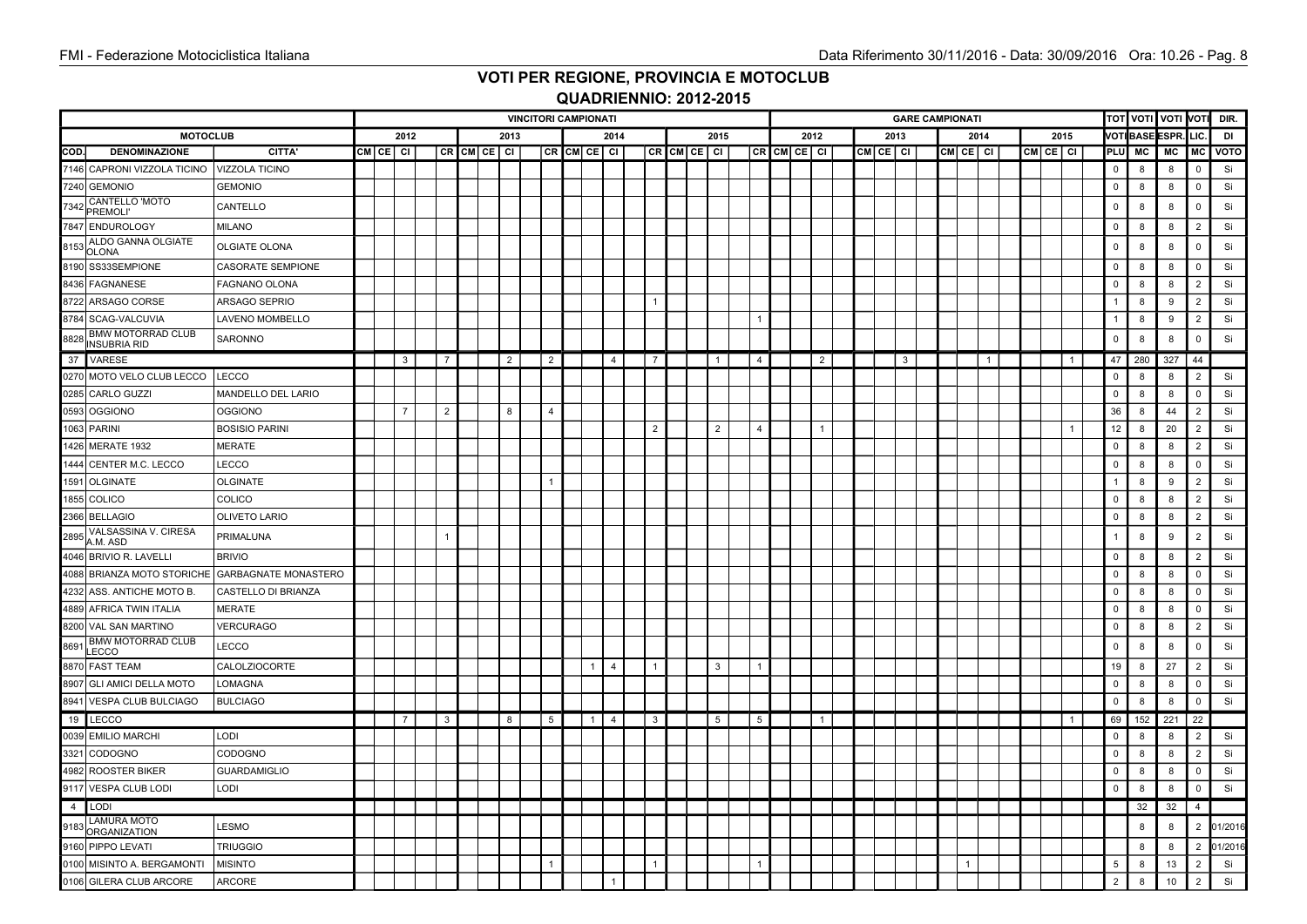|      |                                       |                                  |             |      |                 |          |                 |                | <b>VINCITORI CAMPIONATI</b> |                |                |                     |                |                                              |                 |                |      |                |                                |              | <b>GARE CAMPIONATI</b> |          |              |  |             |                |                |        |                      |                | <b>TOT VOTI VOTI VOTI DIR.</b> |
|------|---------------------------------------|----------------------------------|-------------|------|-----------------|----------|-----------------|----------------|-----------------------------|----------------|----------------|---------------------|----------------|----------------------------------------------|-----------------|----------------|------|----------------|--------------------------------|--------------|------------------------|----------|--------------|--|-------------|----------------|----------------|--------|----------------------|----------------|--------------------------------|
|      | <b>MOTOCLUB</b>                       |                                  |             | 2012 |                 |          | 2013            |                |                             | 2014           |                |                     | 2015           |                                              |                 |                | 2012 |                |                                | 2013         |                        |          | 2014         |  |             | 2015           |                |        | VOTI BASE ESPR. LIC. |                | DI                             |
| COD. | <b>DENOMINAZIONE</b>                  | CITTA'                           | CM CE       | CI   |                 | CR CM CE | <b>CI</b>       |                | CR CM CE CI                 |                |                | $CR$ $CM$ $CE$ $CI$ |                |                                              |                 | $CR$ $CM$ $CE$ |      | <b>CI</b>      |                                | $CM$ CE $Cl$ |                        | CM CE CI |              |  | $CM$ CE $G$ |                | PLU MC         |        | МC                   |                | <b>MC VOTO</b>                 |
|      | 0116 CERIANO LAGHETTO                 | <b>CERIANO LAGHETTO</b>          |             |      |                 |          |                 |                |                             |                | $\overline{2}$ |                     |                |                                              |                 |                |      |                |                                |              |                        |          |              |  |             |                | $\overline{2}$ | 8      | 10                   | $\overline{2}$ | Si                             |
|      | 0162 LAZZATE                          | LAZZATE                          | 2           | 6    | $\overline{5}$  |          | $\overline{4}$  | $\overline{4}$ |                             | $\overline{4}$ | 6              |                     | $\overline{2}$ |                                              | $5\phantom{.0}$ | $\overline{1}$ |      | $\overline{4}$ |                                | $\mathbf{3}$ | $\overline{1}$         |          | $\mathbf{3}$ |  |             |                | 72             | 8      | 80                   | $\overline{2}$ | Si                             |
|      | <b>MONZA OSCAR</b><br>0177 CLEMENCIGH | <b>MONZA</b>                     |             |      |                 |          |                 |                |                             |                |                |                     |                |                                              |                 |                |      | 1              | $\mathbf{1}$<br>$\overline{1}$ |              |                        |          |              |  |             | $\overline{2}$ | $\overline{7}$ | 8      | 15                   | $\overline{2}$ | Si                             |
|      | 0230 MEDA                             | <b>MEDA</b>                      |             |      |                 |          |                 |                |                             |                |                |                     |                |                                              |                 |                |      |                |                                |              |                        |          |              |  |             |                | $\mathsf{O}$   | 8      | 8                    | $\mathbf 0$    | Si                             |
|      | 0272 DESIO                            | <b>DESIO</b>                     |             |      |                 |          | $\mathbf{1}$    |                |                             | $\mathbf{1}$   |                |                     |                |                                              | $\overline{1}$  |                |      |                |                                |              |                        |          |              |  |             |                | 5              | 8      | 13                   | $\overline{2}$ | Si                             |
|      | 0349 SEVESO                           | <b>SEVESO</b>                    |             |      |                 |          |                 |                |                             |                |                |                     |                |                                              |                 |                |      |                |                                |              |                        |          |              |  |             |                | 0              | 8      | 8                    | $\overline{0}$ | Si                             |
|      | 0375 NOVA MILANESE                    | <b>NOVA MILANESE</b>             |             |      |                 |          |                 |                |                             |                |                |                     |                |                                              |                 |                |      |                |                                |              |                        |          |              |  |             |                | 0              | 8      | 8                    | 2              | Si                             |
|      | 0955 CARATE BRIANZA                   | <b>CARATE BRIANZA</b>            |             |      |                 |          |                 |                |                             |                |                |                     |                |                                              |                 |                |      |                |                                |              |                        |          |              |  |             |                | $\mathbf 0$    | 8      | 8                    | $\overline{2}$ | Si                             |
|      | 2211 BIASSONO                         | <b>BIASSONO</b>                  |             |      |                 |          |                 |                |                             |                |                |                     |                |                                              |                 |                |      |                |                                |              |                        |          |              |  |             |                | $\mathbf 0$    | 8      | 8                    | $\overline{2}$ | Si                             |
|      | 2311 BERNAREGGIO                      | <b>BERNAREGGIO</b>               |             |      |                 |          |                 |                |                             |                |                |                     |                |                                              |                 |                |      |                |                                |              |                        |          |              |  |             |                | 0              | 8      | 8                    | $\overline{2}$ | Si                             |
|      | 2645 GUZZI CLUB M. VALLI              | <b>CARATE BRIANZA</b>            |             |      |                 |          |                 |                |                             |                |                |                     |                |                                              |                 |                |      |                |                                |              |                        |          |              |  |             |                | $\mathbf 0$    | 8      | 8                    | $\overline{2}$ | Si                             |
|      | 2676 LISSONE                          | <b>LISSONE</b>                   |             |      |                 |          |                 |                |                             |                |                |                     |                |                                              |                 |                |      |                |                                |              |                        |          |              |  |             |                | 0              | 8      | 8                    | $\overline{2}$ | Si                             |
|      | 3399 ORENO                            | <b>VIMERCATE</b>                 |             |      |                 |          |                 |                |                             |                |                |                     |                |                                              |                 |                |      |                |                                |              |                        |          |              |  |             |                | $\mathbf 0$    | 8      | 8                    | $\mathbf 0$    | Si                             |
|      | 3569 VIMERCATE                        | VIMERCATE                        |             |      |                 |          |                 |                |                             |                |                |                     |                |                                              |                 |                |      |                |                                |              |                        |          |              |  |             |                | $\mathbf 0$    | 8      | 8                    | 2              | Si                             |
|      | 3711 XV CUSTOM CLUB                   | <b>CESANO MADERNO</b>            |             |      |                 |          |                 |                |                             |                |                |                     |                |                                              |                 |                |      |                |                                |              |                        |          |              |  |             |                | $\mathsf{O}$   | 8      | 8                    | $\overline{0}$ | Si                             |
|      | 7820 PIETRA                           | VILLASANTA                       |             |      |                 |          |                 |                |                             |                |                |                     |                |                                              |                 |                |      |                |                                |              |                        |          |              |  |             |                | 0              | 8      | 8                    | 2              | Si                             |
|      | 7990 M.C.B.                           | CAPRIANO DI BRIOSCO              |             |      |                 |          |                 |                |                             |                |                |                     |                |                                              |                 |                |      |                |                                |              |                        |          |              |  |             |                | 0              | 8      | 8                    | $\Omega$       | Si                             |
|      | 8063 NO BRAKES                        | <b>CORNATE D'ADDA</b>            |             |      |                 |          |                 |                |                             |                |                |                     |                |                                              |                 |                |      |                |                                |              |                        |          |              |  |             |                | 0              | 8      | 8                    | $\mathbf 0$    | Si                             |
|      | 8103 IRON-CROWN MONZA                 | <b>MONZA</b>                     |             |      |                 |          |                 |                |                             |                |                |                     |                |                                              |                 |                |      |                |                                |              |                        |          |              |  |             |                | $\mathbf 0$    | 8      | 8                    | $\mathbf 0$    | Si                             |
|      | 8265 CARRARO ENGINEERING              | <b>ALBIATE</b>                   |             |      |                 |          |                 |                |                             |                |                |                     |                |                                              |                 |                |      |                |                                |              |                        |          |              |  |             |                | $\mathbf 0$    | 8      | 8                    | $\overline{2}$ | Si                             |
|      | 8602 AMICI DI CESARE                  | <b>CONCOREZZO</b>                |             |      |                 |          |                 |                |                             |                |                |                     |                |                                              |                 |                |      |                |                                |              |                        |          |              |  |             |                | 0              | 8      | 8                    | $\mathbf 0$    | Si                             |
|      | 8796 DUCATI MONZA                     | <b>MONZA</b>                     |             |      |                 |          |                 |                |                             |                |                |                     |                |                                              |                 |                |      |                |                                |              |                        |          |              |  |             |                | $\mathbf 0$    | 8      | 8                    | $\overline{0}$ | Si                             |
|      | 8869 MALNAT DE MUGIO'                 | <b>MUGGIO'</b>                   |             |      |                 |          |                 |                |                             |                |                |                     |                |                                              |                 |                |      |                |                                |              |                        |          |              |  |             |                | 0              | 8      | 8                    | $\overline{0}$ | Si                             |
|      | 8915 QUAD ITALIANO                    | <b>VIMERCATE</b>                 |             |      |                 |          |                 |                |                             |                |                |                     | $\overline{2}$ |                                              |                 |                |      |                |                                |              |                        |          |              |  |             | 2              | 6              | 8      | 14                   | 2              | Si                             |
|      | 9084 NEXT GEAR - MONZA                | <b>MONZA</b>                     |             |      |                 |          |                 |                |                             |                |                |                     |                |                                              |                 |                |      |                |                                |              |                        |          |              |  |             |                | $\mathbf 0$    | 8      | 8                    | $\Omega$       | Si                             |
|      | 29 MONZA E DELLA BRIANZA              |                                  | $2^{\circ}$ | 6    | $5\overline{)}$ |          | $5\overline{5}$ | 5              |                             | 6              | 9              |                     | 4              |                                              | 7 <sup>1</sup>  | $\overline{1}$ |      | 5 <sup>5</sup> | 1<br>$\overline{\phantom{0}}$  | 3            | $\mathbf{1}$           |          | 3            |  |             | $\overline{4}$ |                | 99 216 | 315                  | 32             |                                |
|      | <b>TOTALI REGIONE</b>                 | N°Totale Moto Club:              |             |      |                 |          |                 |                |                             |                | 333            |                     |                |                                              |                 |                |      |                |                                |              |                        |          |              |  |             |                |                |        |                      |                |                                |
|      |                                       | N°Moto Club con diritto voto:    |             |      |                 |          |                 |                |                             |                | 305            |                     |                | N° Voti Moto Club con diritto di voto:       |                 |                |      |                |                                |              |                        |          |              |  | 3316        |                |                |        |                      |                |                                |
|      |                                       | N°Moto Club senza diritto voto:  |             |      |                 |          |                 |                |                             |                | 28             |                     |                |                                              |                 |                |      |                |                                |              |                        |          |              |  |             |                |                |        |                      |                |                                |
|      |                                       | N°Moto Club con Licenziati:      |             |      |                 |          |                 |                |                             |                | 173            |                     |                | Nº Voti Moto Club con Licenziati:            |                 |                |      |                |                                |              |                        |          |              |  | 346         |                |                |        |                      |                |                                |
|      |                                       | N° Voti di base:                 |             |      |                 |          |                 |                |                             |                | 2440           |                     |                | N° Voti per campioni:                        |                 |                |      |                |                                |              |                        |          |              |  | 757         |                |                |        |                      |                |                                |
|      |                                       | N° Voti per organizzazione gare: |             |      |                 |          |                 |                |                             |                | 119            |                     |                | Percentuale Voti organiz. gare su Voti base: |                 |                |      |                |                                |              |                        |          |              |  | 4,87%       |                |                |        |                      |                |                                |